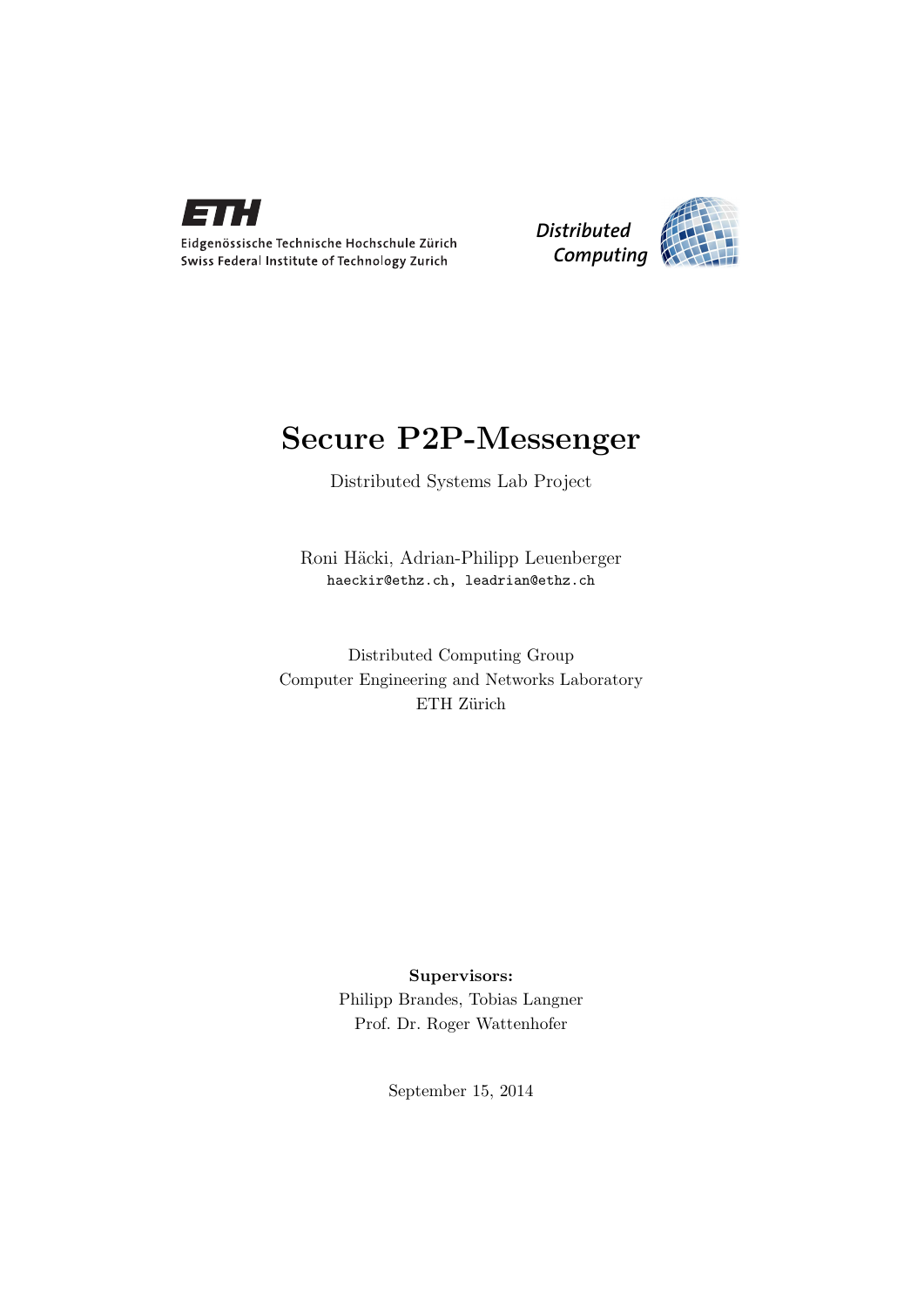## Contents

| 1                       |                                               | Abstract                                                                            | $\bf{2}$       |
|-------------------------|-----------------------------------------------|-------------------------------------------------------------------------------------|----------------|
| $\bf{2}$                |                                               | Introduction                                                                        | 3              |
| $\bf{3}$                | <b>Related Work</b>                           |                                                                                     |                |
|                         | 3.1                                           | Jabber.                                                                             | $\overline{4}$ |
|                         | 3.2                                           |                                                                                     | $\overline{4}$ |
|                         | 3.3                                           |                                                                                     | $\overline{4}$ |
|                         | 3.4                                           | SafeSlinger                                                                         | $\overline{4}$ |
| $\overline{\mathbf{4}}$ | <b>Architectural Overview</b><br>$\mathbf{5}$ |                                                                                     |                |
|                         | 4.1                                           | Guaranteeing Authenticity and Integrity                                             | $\overline{5}$ |
|                         | 4.2                                           |                                                                                     | 6              |
|                         | 4.3                                           |                                                                                     | $\overline{7}$ |
| $\bf{5}$                | Implementation<br>8                           |                                                                                     |                |
|                         | 5.1                                           |                                                                                     | 8              |
|                         | 5.2                                           |                                                                                     | 12             |
|                         |                                               | 5.2.1<br>Diffie-Hellman Basics                                                      | 12             |
|                         |                                               | 5.2.2                                                                               | 13             |
|                         |                                               | 5.2.3                                                                               | 13             |
|                         |                                               | 5.2.4<br>Discarding Temporary DH-keys                                               | 16             |
|                         |                                               | Key Caching and Certificate Storage<br>5.2.5                                        | 17             |
|                         | 5.3                                           |                                                                                     | 18             |
|                         | 5.4                                           | Google Cloud Messaging for Android                                                  | 21             |
|                         |                                               | 5.4.1                                                                               | 21             |
|                         |                                               | 5.4.2<br>$Server \dots \dots \dots \dots \dots \dots \dots \dots \dots \dots \dots$ | 22             |
|                         |                                               | 5.4.3                                                                               | 24             |
| 6                       | <b>Summary</b>                                |                                                                                     | 26             |
| 7                       |                                               | Acknowledgements                                                                    | 26             |
| $\mathbf{A}$            |                                               | References                                                                          | 27             |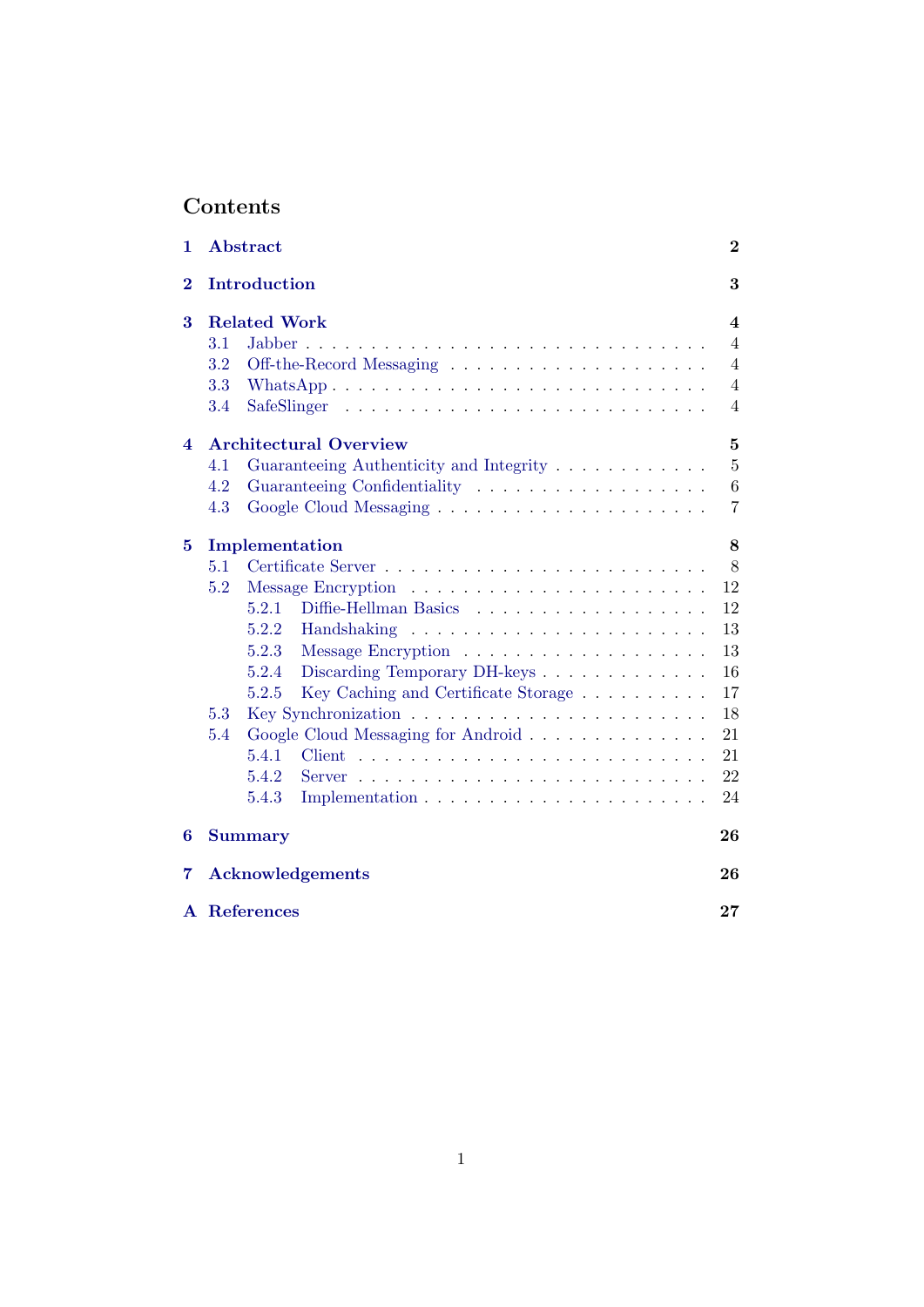## <span id="page-2-0"></span>1 Abstract

In this Distributed Systems Lab Project we built on previous work on the P2P Messenger and introduced several new features. We tackled the problem of authenticity and developed an authentication server. The authentication server signs keys that are used for signing messages. Additionally we added the possibility to use several authentication servers and built a hierarchy. Further, we introduced encryption that has perfect forward secrecy. With this authenticity, integrity, and, confidentiality are guaranteed. We added key synchronization of different devices and the usage of the Google Cloud Messaging service to the P2P Messenger. Synchronisation is performed in order to let different devices of a user receive the same messages where as the usage of the Google Cloud Messaging service tries to reduce power consumption on mobile platforms.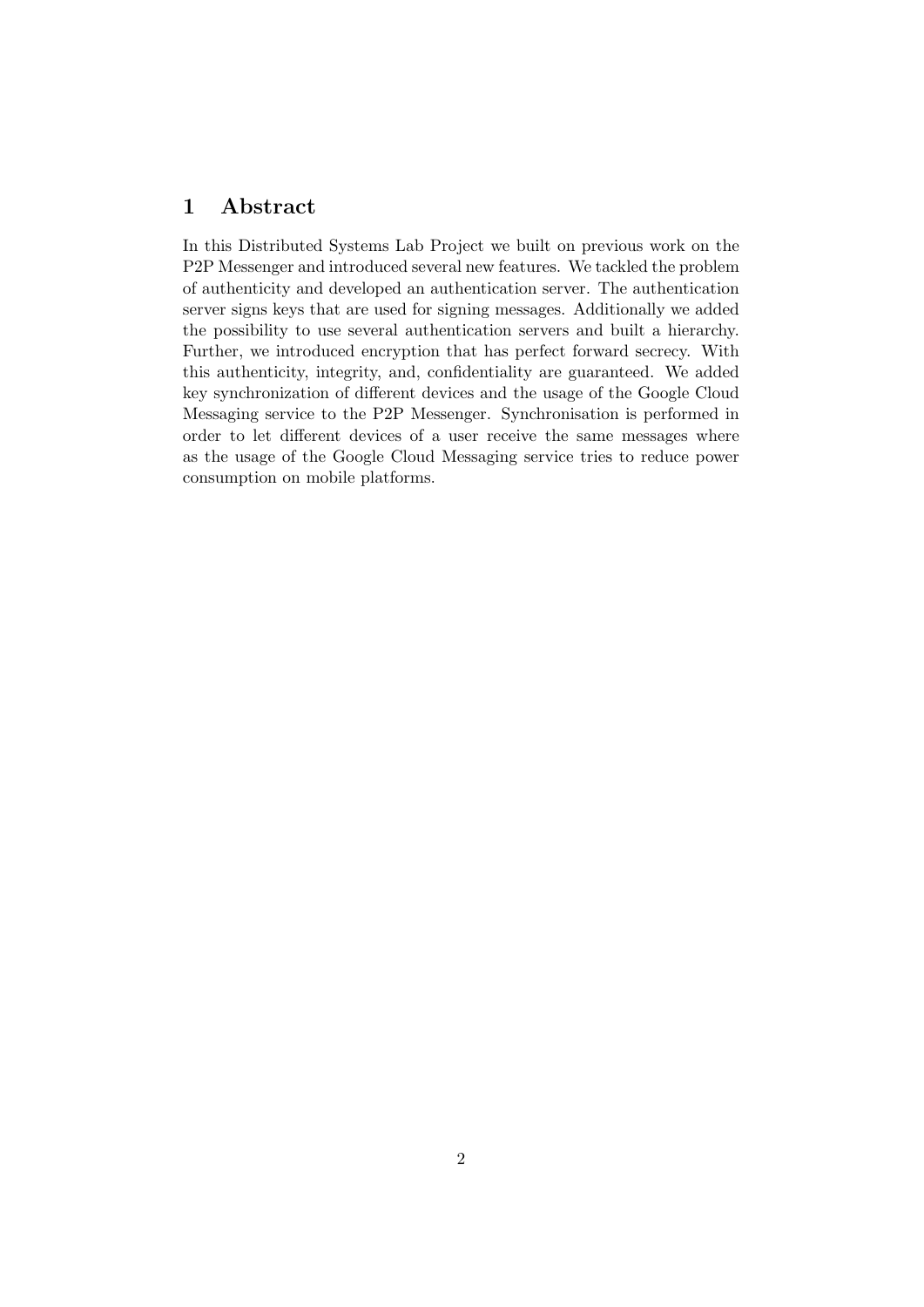## <span id="page-3-0"></span>2 Introduction

We all use instant messaging apps like WhatsApp or Skype to communicate with our friends. Unfortunately, most of these apps use a proprietary protocol, which, on one hand, makes them rather untrustworthy and, on the other hand, forces you to use one specific client. Open alternatives like XMPP (Jabber) are server-based and have a single point of failure. There is no existing solution that uses an open peer-to-peer based protocol.

Only recently people started adding encryption natively into their messengers, also due to the fact that the NSA is eavesdropping on all of us. Most apps still send messages in a way that is easily accessible for anybody with access to the connection. Not to mention that some messaging apps are well-known for having security issues on a regular basis. The few apps trying to cope with these issues often implement custommade cryptography solutions, which usually do not satisfy the high standards requested by cryptographers. On top of that, those solutions are mostly still server-based.

We have extended the already existing P2P Messenger presented in [\[1\]](#page-27-1) and [\[2\]](#page-27-2).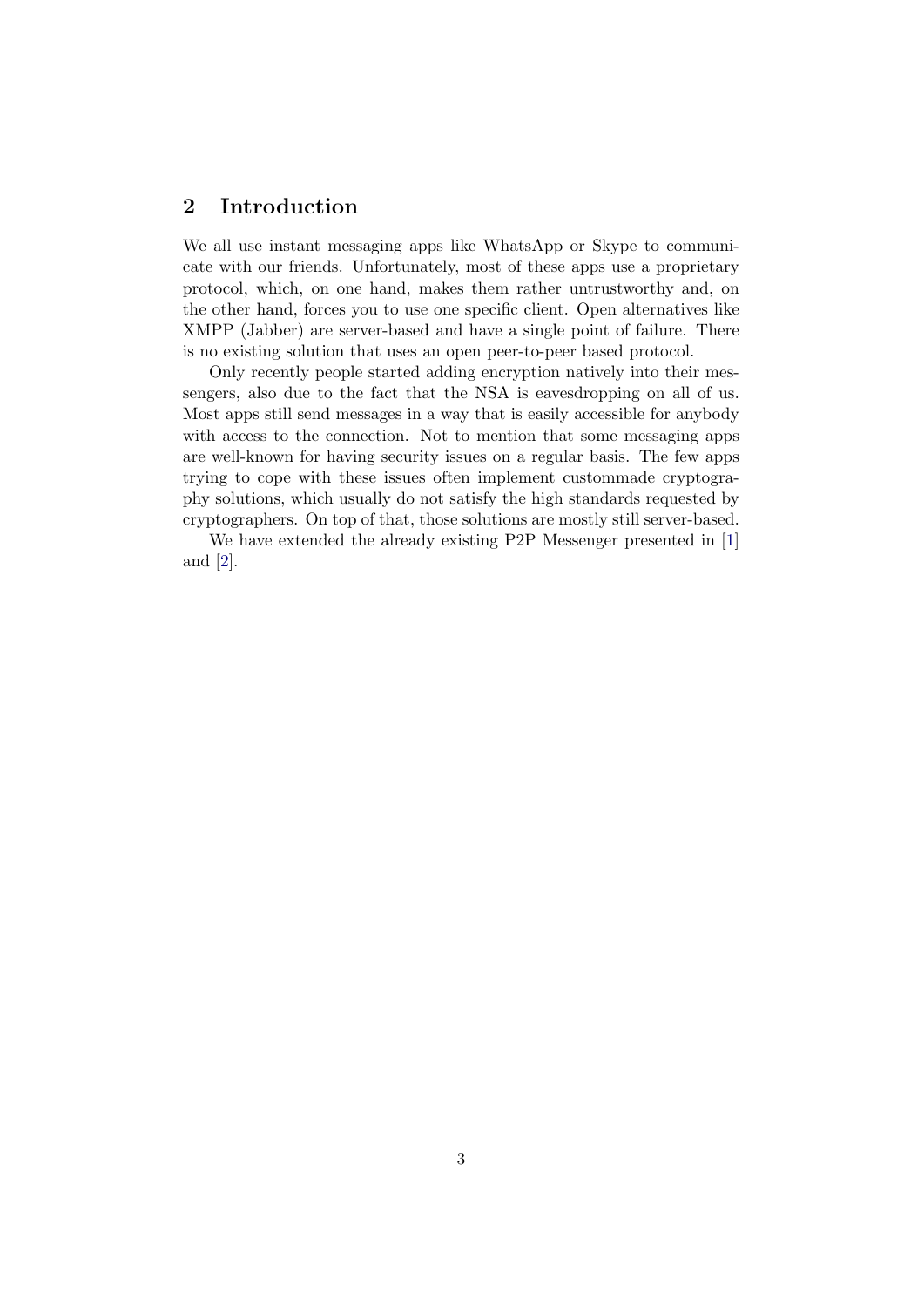## <span id="page-4-0"></span>3 Related Work

There are several instant messenger that implement different feature set.

#### <span id="page-4-1"></span>3.1 Jabber

Jabber [\[3\]](#page-27-3) was the first instant messenger to use the open XMPP protocol [\[4\]](#page-27-4). Using XMPP, the Jabber instant messenger was able to exchange messages with other instant messenger that implemented the XMPP protocol. It is server-based and features encryption based on the Transport Layer Security (TLS) protocol.

#### <span id="page-4-2"></span>3.2 Off-the-Record Messaging

One of the few open protocols that feature perfect forward secrecy is Off-the-Record Messaging [\[5\]](#page-27-5) or short OTR. Perfect forward secrecy is guaranteed by exchanging new keys with every message. This key exchange is based on Diffie-Hellman and is combined with a hash function to generate symmetrical keys for AES [\[6\]](#page-27-6).

#### <span id="page-4-3"></span>3.3 WhatsApp

The most common instant messenger is currently WhatsApp [\[7\]](#page-27-7). WhatsApp uses XMPP to exchange messages. It supports a lot of features like exchanging photos, videos, audio and even the current location can be exchanged. One of the weak points of WhatsApp is its security. Currently it does not feature a sufficient end-to-end encryption and further, since Facebook acquired WhatsApp one can not be sure where our data ends up.

#### <span id="page-4-4"></span>3.4 SafeSlinger

SafeSlinger [\[8\]](#page-27-8) is a system to securely exchange authentication information between smartphones. Additionally it features a secure way to exchange messages. It is based on a centralized but untrusted cloud server. SafeSlinger features a protocol for the key exchange and verification of this information which is split up into three rounds. In a first round Keys are exchanged by Diffie-Hellman but also features a group Diffie-Hellman key agreement where not only two parties participate in the key agreement. The keys are hashed to a symmetric key using a SHA-3 hash function. The other two rounds remaining are for verification.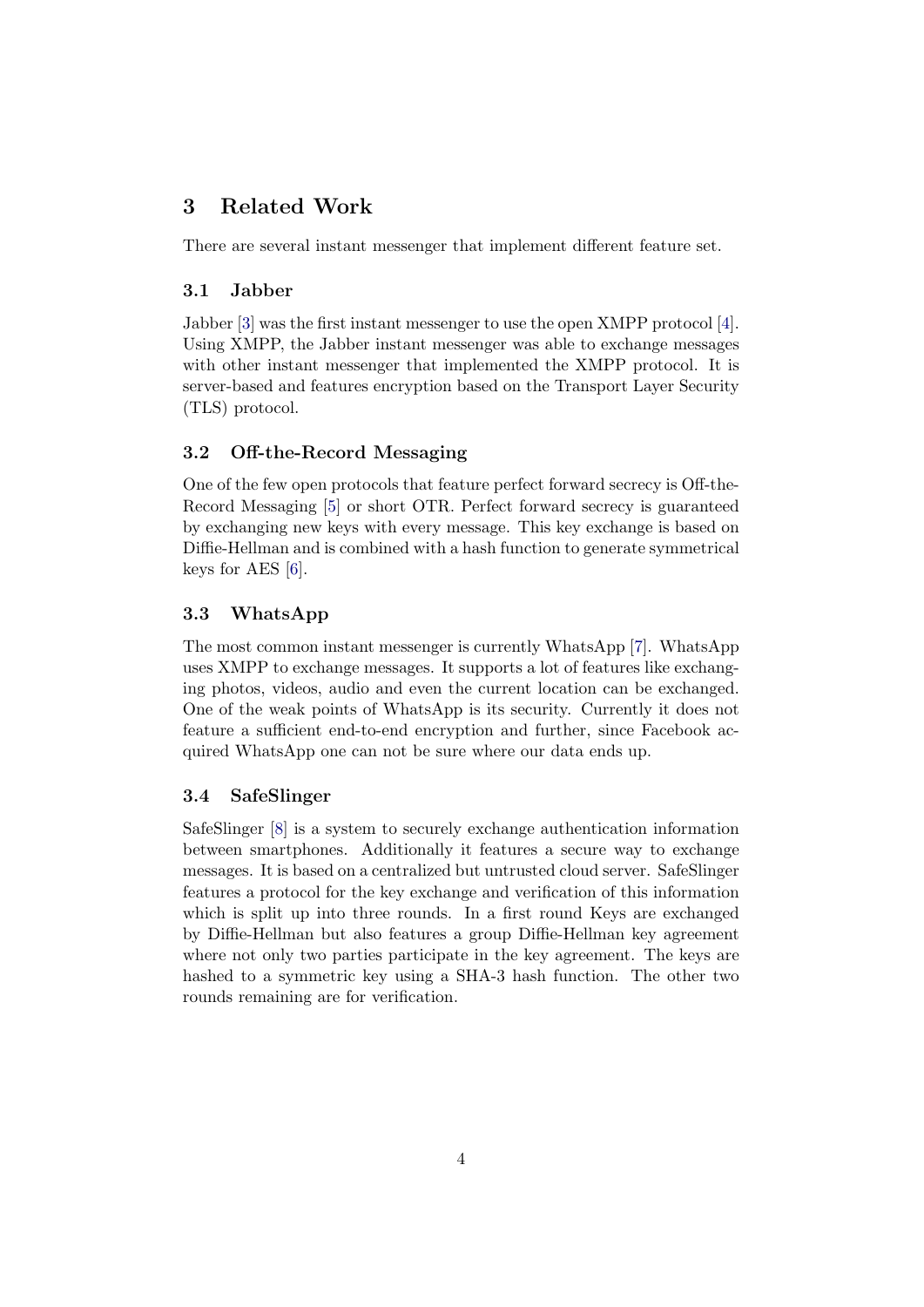## <span id="page-5-0"></span>4 Architectural Overview

In this section, we present the overview of the architecture we have chosen. The main factors that influenced our choice of architecture are confidentiality, authenticity, and integrity.

#### <span id="page-5-1"></span>4.1 Guaranteeing Authenticity and Integrity

An important goal of a secure instant messenger is to guarantee the authenticity of its users. This means, user Alice must be able to verify that the user that claims to be Bob is indeed Bob.

The common way to guarantee authenticity is to use digital signatures. Before Bob sends a message to Alice, Bob signs the message with his private key. Then, Alice can verify the signature using Bob's public key.

However, this basic approach is not completely safe. The problem is that a malicious entity Eve can still generate a key pair and simply send the public key of this pair to Alice, claiming that it is Bob's public key. Eve can therefore still impersonate Bob.

The solution to this problem is to certify the public keys using one or more *trusted* entities. We chose an approach very similar to the way SSL certificates are handled. Our approach looks as follows.

Once Bob has generated his private key pair, he connects to a certificate server (certificate authority), which then certifies Bob's key and sends back a signature of the key (and Bob's user name). Furthermore, the certificate server also sends Bob his own certificate. The certificates used are according to the X.509 [\[9\]](#page-27-9) standard. The most important fields are the issuer, the subject the certificate belongs to and its validity. With the certificate, Alice can verify that Bob is truly Bob and Eve cannot impersonate Bob, as she does not have a valid certificate for her fake Bob-keys.

Now, another problem might arise if the certificate server itself is controlled by Eve. To prevent this, all certificate servers are ultimately certified by themselves, in a hierarchical way. To be more precise, a certificate server a user connects to is again certified by a higher tier certificate server which again is certified by another even higher tier certificate server. This goes on and on upwards in the hierarchy up to a root server (root CA) which must be assumed to be trusted and not to be compromised.

Using this hierarchical architecture, Alice and Bob himself can verify that Bob's certificate is indeed valid, assuming they trust the root CA. Furthermore, it simplifies adding new friends. If there were no certificate authorities, the only way Alice and Bob could make sure that they have the correct public keys to verifies each others signature is to exchange not only the usernames but also the very long public keys themselves. However, if we use CAs this is not necessary as the public keys can be exchanged and verified by the devices. Alice only has to tell Bob her username.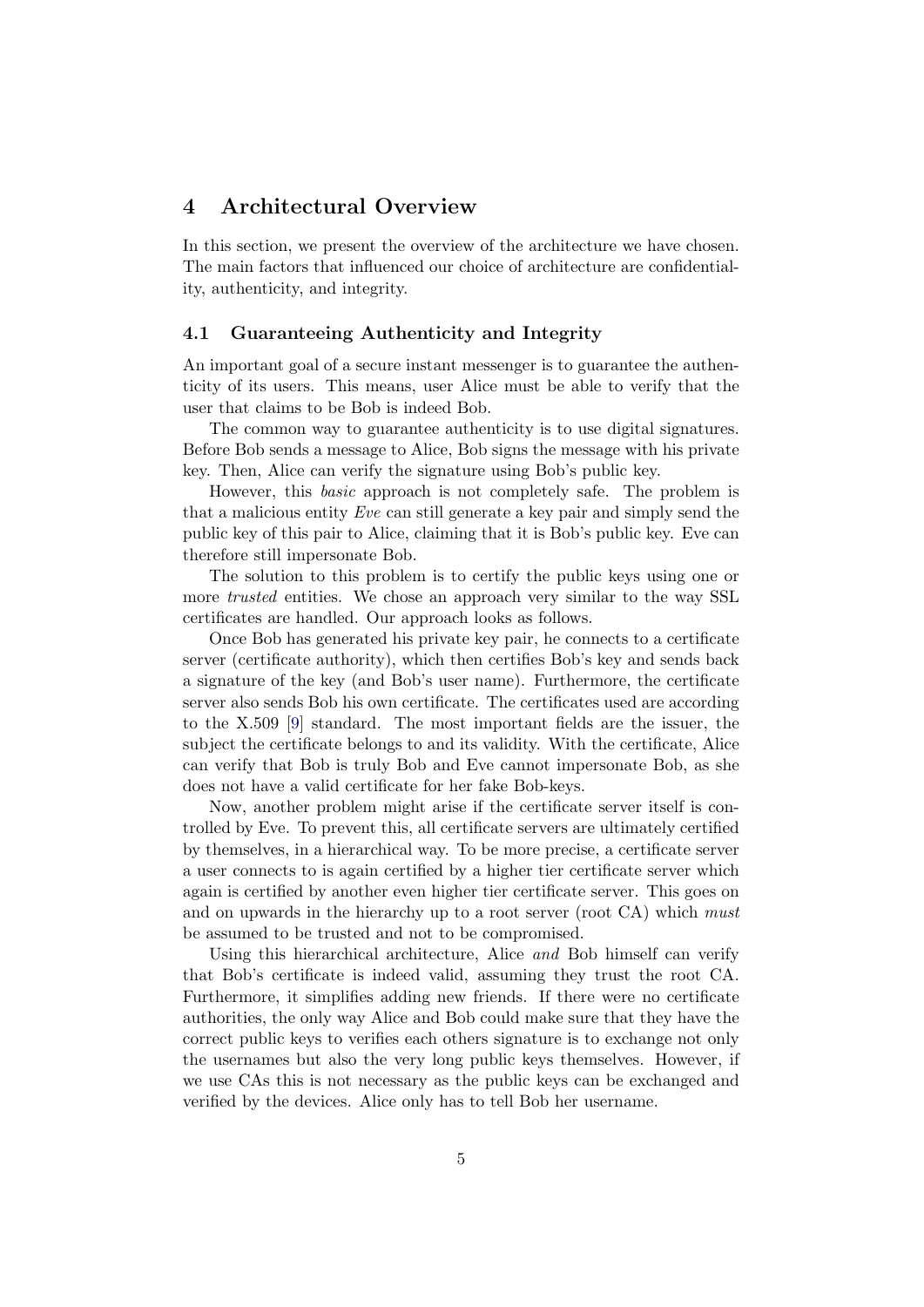<span id="page-6-1"></span>The architecture can be seen in Figure [1.](#page-6-1)



Figure 1: Hierarchical architecture for certificate authorities

#### <span id="page-6-0"></span>4.2 Guaranteeing Confidentiality

Another important goal of a secure instant messenger is confidentiality.

We have implemented two approaches to achieve confidentiality. As a first approach, we chose to implement message encryption using asymmetric RSA encryption. For this approach, each user simply generates another key pair and some certificate server certifies the public key of the user. Just as for the digital signatures, when Alice receives a message from Bob she can verify that the data has been encrypted using Bob's private key.

However, using RSA does not provide Perfect Forward Secrecy – meaning, once Bob's private key has been leaked, all past messages sent to Bob can be decrypted.

To overcome this problem we have implemented an Off-the-Record protocol (to be used in the final messenger), which guarantees Perfect Forward Secrecy. The OTR protocol was presented in [\[5\]](#page-27-5).

The diffence between OTR encryption and RSA encryption is that instead of using long-term asymmetric encryption keys, short-term symmetric Diffie-Hellman keys are generated and discarded again as soon after they have been used for encryption and decryption. With every message a new public key is added to the message. When Bob receives a message from Alice, it is encrypted with a key that was previously sent by Bob. Further, the received message contains a new public key from Alice from which Bob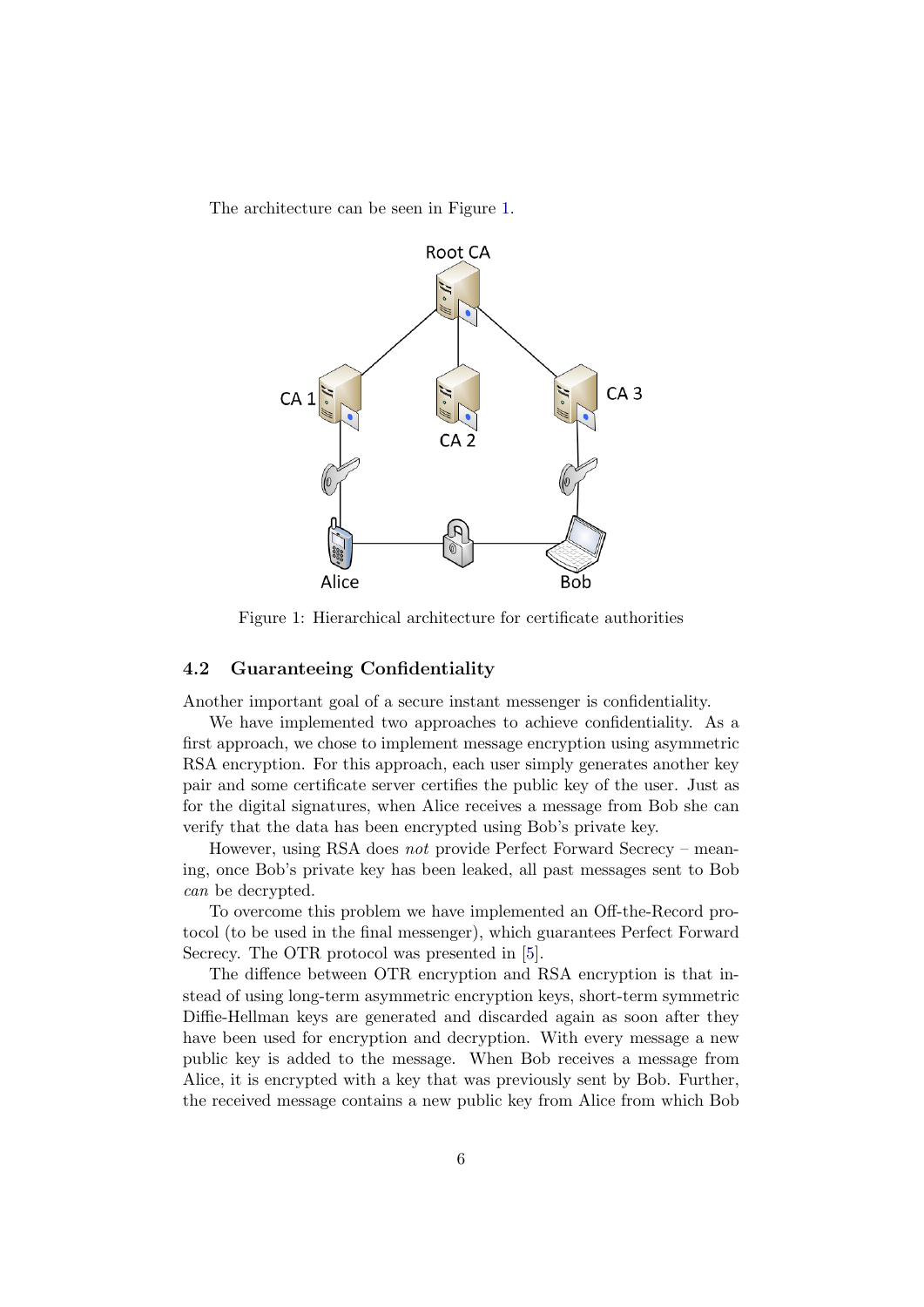can generate a new secret with which he can encrypt further messages sent to Alice.

#### <span id="page-7-0"></span>4.3 Google Cloud Messaging

Additionally to the security features, we also implemented features which reduce power draw for mobile devices. Google has a service called Google Cloud Messaging (GCM) which is very handy for instant messenger applications. The GCM framework can reduce power consumption for the receiving side of an instant messenger by storing/queueing the message on GCM servers if the device is not online and deliver the message later by waking the Android application on the Android device. An implementation of GCM has two essential parts a client and a server. To leverage the features from GCM, we integrated it into the messenger. We implemented GCM in two ways, the official way how Google suggests it, and in a more peer-to-peer fashion without using a centralized server.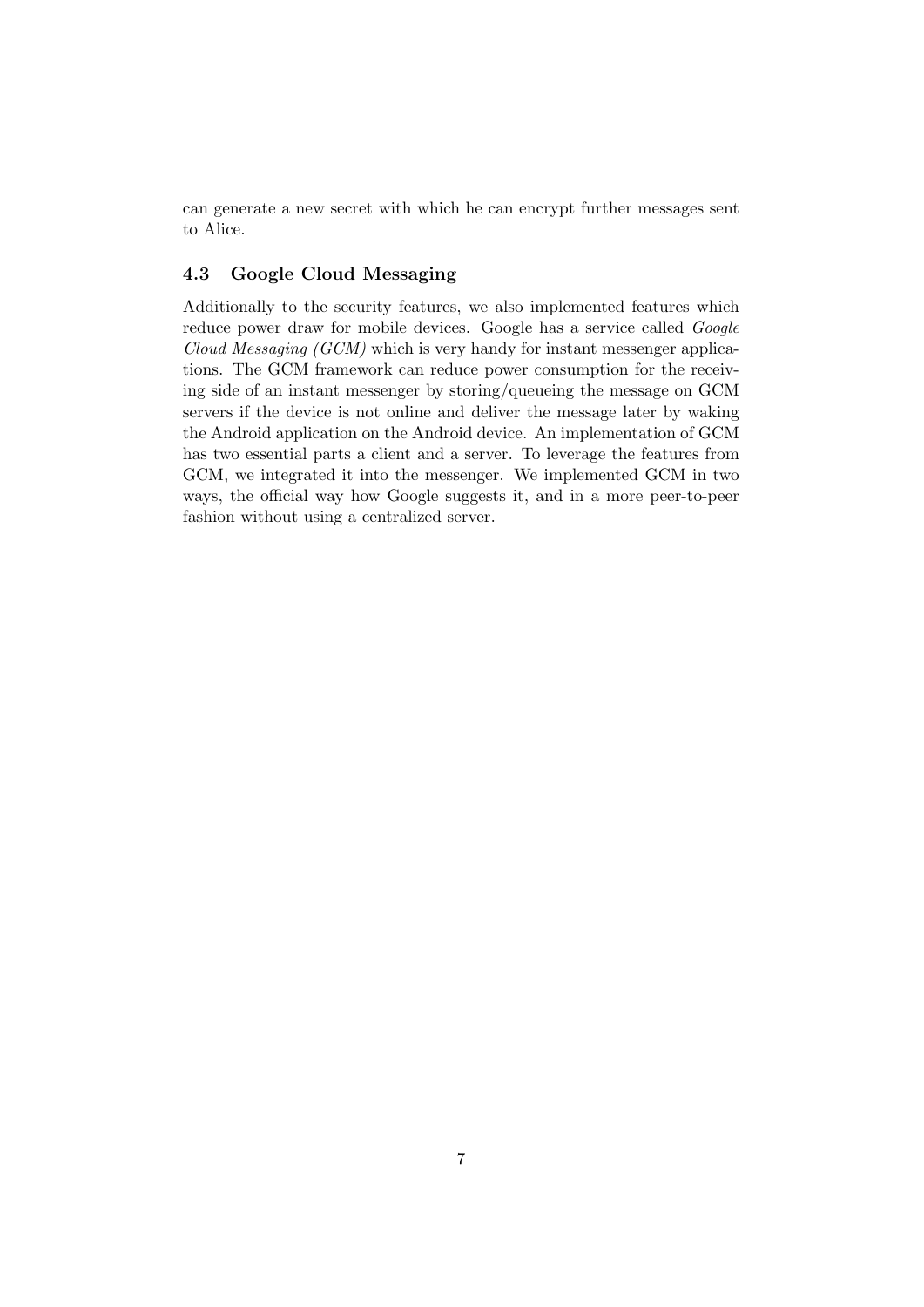## <span id="page-8-0"></span>5 Implementation

#### <span id="page-8-1"></span>5.1 Certificate Server

For our certificate servers, we naturally chose a multi-threaded architecture.

On the server, there is a main thread which is always listening for new incoming connections and there is a thread pool with a bound number of worker threads. Once a client connects, the main thread creates a new task to be eventually served by some worker from the thread pool. Then the main thread continues to listen for new incoming connections. Depending on the incoming message, different actions are performed.

We will now present the different possible message types and their matching action. All packets between clients and servers are JSON-formatted. The following types of messages can be sent by a client to a server (Note that a client might also be another certificate server from a lower tier ):

- <span id="page-8-2"></span>• Signature request: A client (messenger user) might request a signature for his public keys. There are two different cases:
	- 1. The client has never requested a signature before.
	- 2. The client has already requested a signature before.

<span id="page-8-3"></span>In case [1,](#page-8-2) the server simply aggregates the clients public keys, user ID and a randomly generated salt (generated by the server) and signs this data. Then, the server sends back the signature, the salt and its own certificate. This way, the user Alice can verify that Bob's keys indeed belongs to him, as Bob's user ID and public keys have been signed together. Furthermore, the server stores Bob's user ID and keys into a MySQL-based certificate database. This database is very important for case [2.](#page-8-3)

In case [2,](#page-8-3) the server cannot simply issue a new signature. The problem is that the malicious entity Eve might generate a new key pair, send a signature request and claim to be Bob, even though real Bob's real keys have already been certified. To prevent Eve from impersonating Bob, the server requires Bob to include a challenge. This challenge is a simple signature of Bob's name, the old and new keys. This signature must have been created using Bob's old private signature key and can be verified using Bob's old public signature key. The public key is stored in the previously mentioned certificate database, as the real Bob has already requested a signature before. If we constrain signature requests like this, we can prevent Eve from requesting a new signature in Bob's name, as long as Bob's private keys have not been leaked to Eve.

The typical signature request packet can be seen in Listing [1.](#page-9-0) It includes the user ID id, the encryption key enc-key, the challenge chal,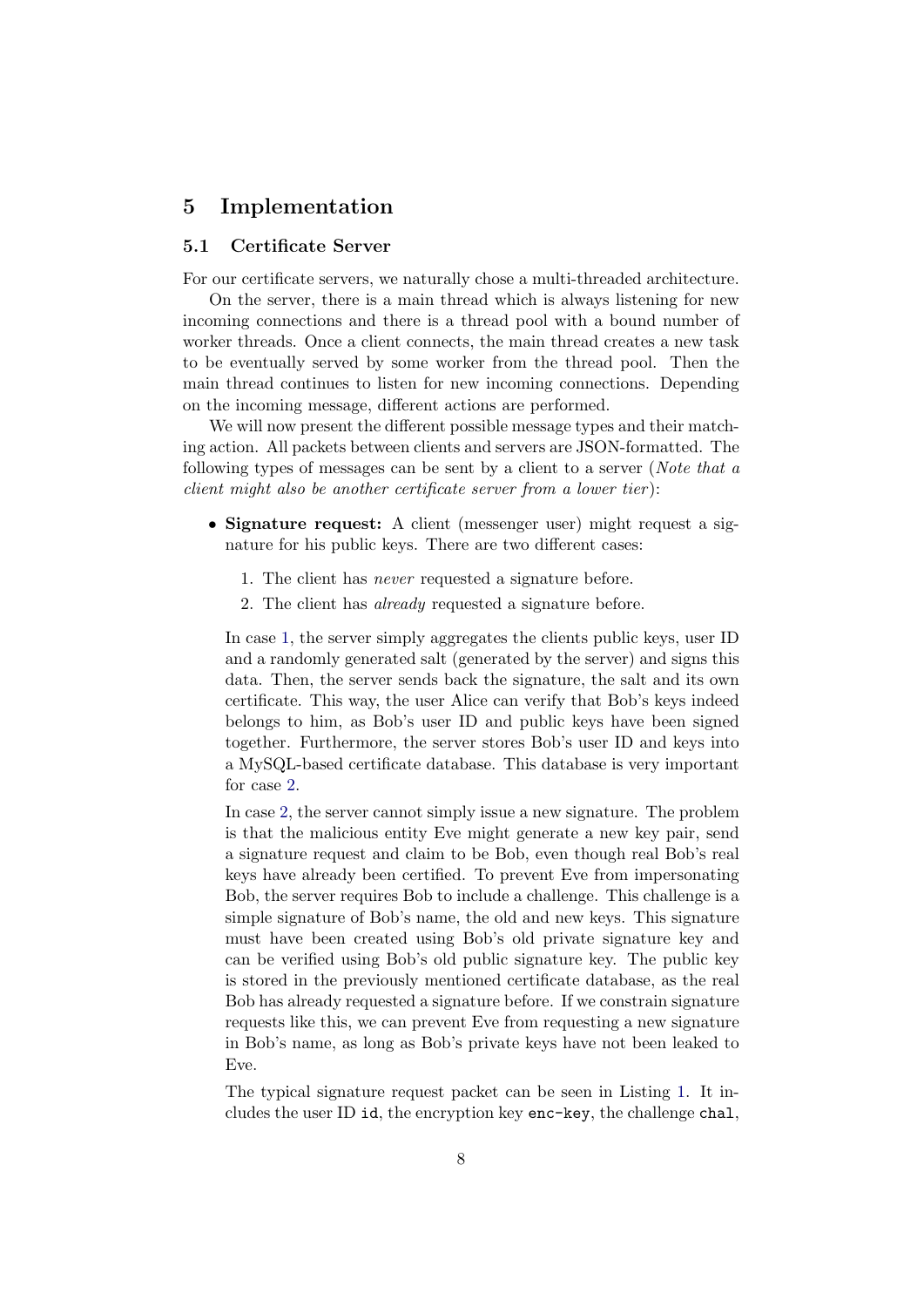the signature key sig-key, a request number req-num and a message type type.

Listing 1: Signature request packet

```
\overline{1}2 \mid "id":" Bob"\frac{3}{3} " enc−key":"313233AF34D4298B...",
\frac{4}{4} " chal":" 4465722050617073746520696
                    e 2 0 6 4 6 5 6e 2 0 5 7 6 1 6c 6 4 6 5 2 0 7 3 6 3 6 8 6 5 6 9 7 3 7 3 7 4 " ,
5 " \frac{1}{2} \frac{1}{2} \frac{1}{2} \frac{1}{2} \frac{1}{2} \frac{1}{2} \frac{1}{2} \frac{1}{2} \frac{1}{2} \frac{1}{2} \frac{1}{2} \frac{1}{2} \frac{1}{2} \frac{1}{2} \frac{1}{2} \frac{1}{2} \frac{1}{2} \frac{1}{2} \frac{1}{2} \frac{1}{2} \frac{1}{2} \frac6 \mid " req –num" : 1,
7 \mid "type":" sig -req"
8 }
```
Upon receiving the server's response packet which includes the signature, the client can verify the signature using the certificate sent by the server. Once this signature has been verified, the client will also verify the certificate by requesting the certificate from the next higher-tier CA server until it contacts the root. The root certificate does not have to be verified as its public key is hard-coded.

• Certificate request: A client – which might be a messenger user or another certificate server – can request the certificate server's own certificate. In this case, the server simply fetches its certificate from a local key store and sends it back to the client.

Certificate requests are required for a client in order to verify certificates up to the root.

The typical certificate response packets can be seen in Listing [2.](#page-9-1) We omitted the request packet as it looks almost the same as the response packet. Both packet types include a request number req-num and a type field type and in addition, the response packet also includes the certificate cert, encoded in hexadecimal format.

Listing 2: Certificate response packet

```
\overline{1}2 \mid "reg-num" : 2,3 \mid "type": "cert-rsp",4 | " cert ": "BADF00D"
\overline{5}
```
• Bootstrap packet: There are two cases when a client needs some sort of bootstrapping. The first case is when the client does not know any of the certificate servers and wants to contact a well known server, i.e., the root CA (root of the chain of trust). When the root is contacted using a Boostrap packet, it will respond with a packet containing a host name which is in the hierarchy of certificate servers. The next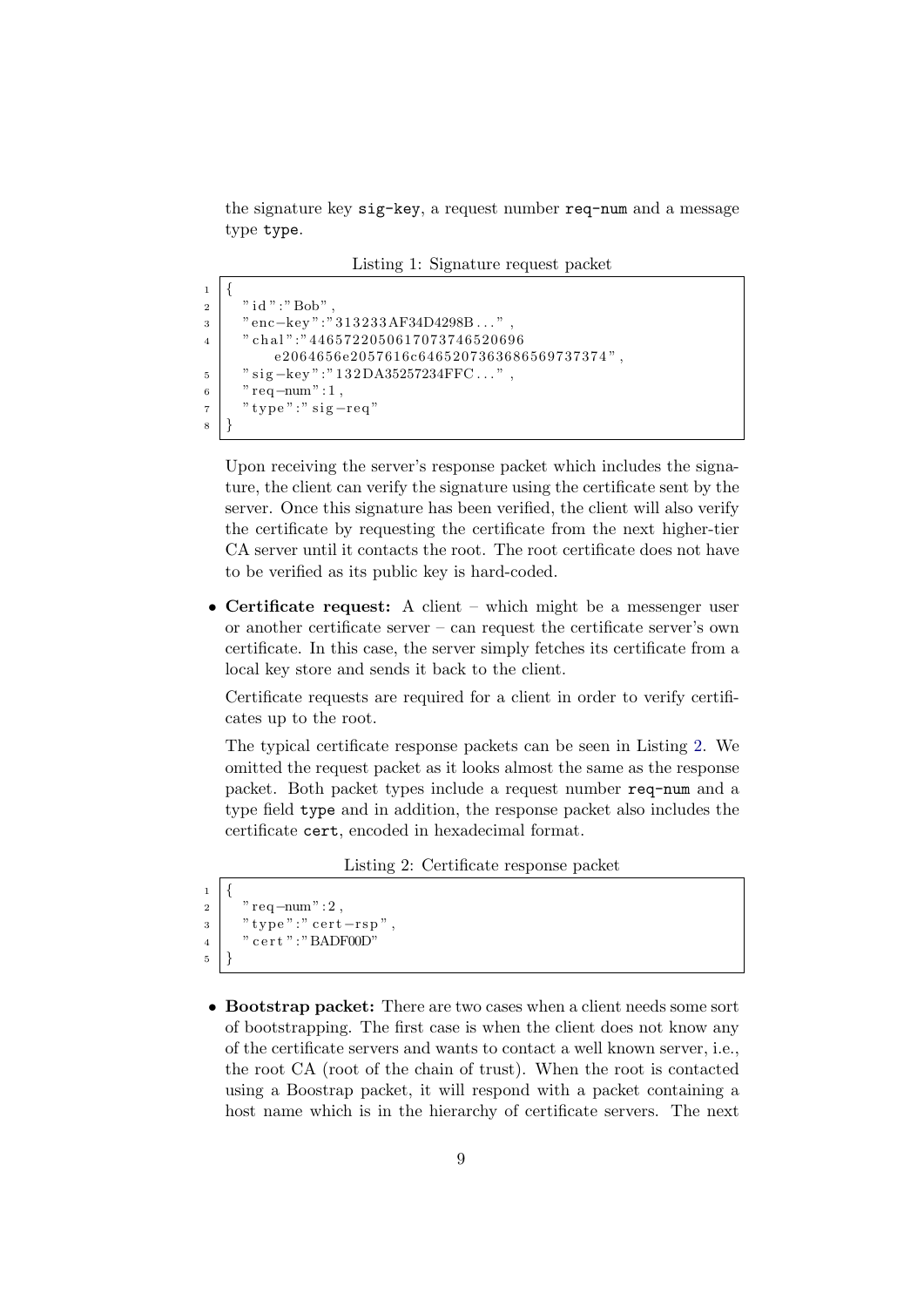time the client will no longer contact the root server (if there is any other), but it will contact the address returned from the server. This way the load can be balanced between the certificate servers. For a bootstrapping problem there are a lot of smart solutions that find a node to which a newly joining node may connect to. The easiest and frequently used solution is, as described before, contacting a well known node.

In the same way, by contacting the root certificate server, another certificate server can join the hierarchy of the certificate servers. At the moment (out of simplicity) the root certificate server knows the whole hierarchy and can directly return the address of the server which will be the next element up to the root. Another way to implement this, would be to let the server itself go from the root certificate sever down the hierarchy and find its place. This could avoid the problem of one node knowing the whole structure.

In Listing [3](#page-10-0) a bootstrap packet can be seen. As other packets, it contains the two fields req-num and type. The field host is either empty (for clients) or contains the address of the server (for other certificate servers). The field subtype indicates if this packet is sent by a messenger application or by another server. The response uses the same packet type and just changes the host field.

#### Listing 3: Bootstrap packet

<span id="page-10-0"></span> $\overline{1}$  $2 \mid "reg-num" : 2,$ <sup>3</sup> " type ": " boot " ,  $4 \mid "host":" pc-10129. ethz.ch"$ , 5 | "subtype":"0" <sup>6</sup> }

• Certificate creation packet: After certificate server knows where it belongs in the hierarchy, it must request a certificate from a higher authority in the chain of trust. This can be achieved by sending a Certificate creation request packet. The request contains the subject (host address) for which the certificate should be issued, and the public key of a public/private key pair. This is enough information for the server higher in the hierarchy to issue a certificate for the subject specified in the request.

After the server received the issued certificate, a client requesting a signature for his public key can verify the signature by following the chain of trust up to the root CA by requesting their certificates using certificate requests.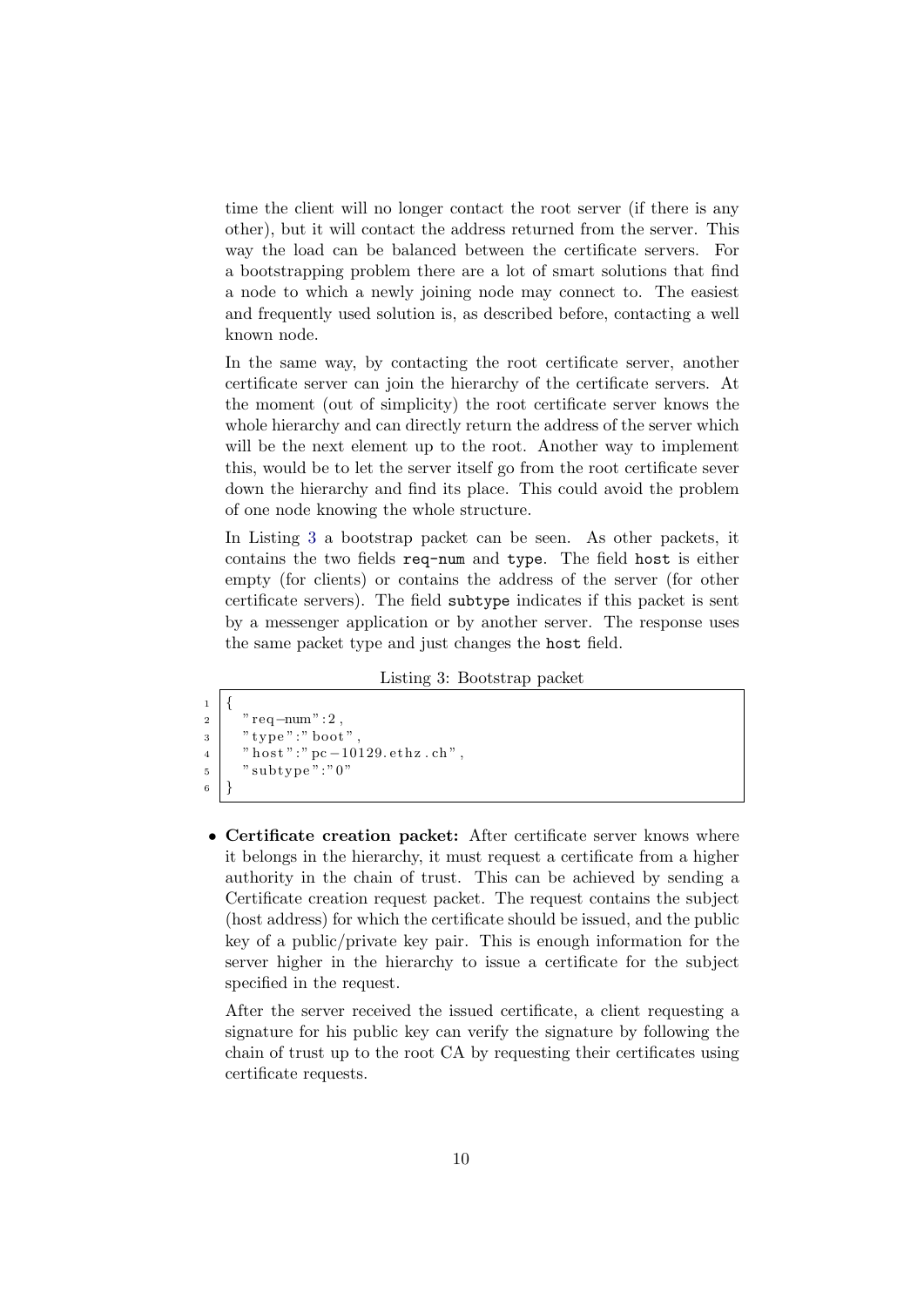

Figure 2: Example of Alice first bootstrapping then requesting signature and verifying it. Additionally, CA3 joins the hierarchy.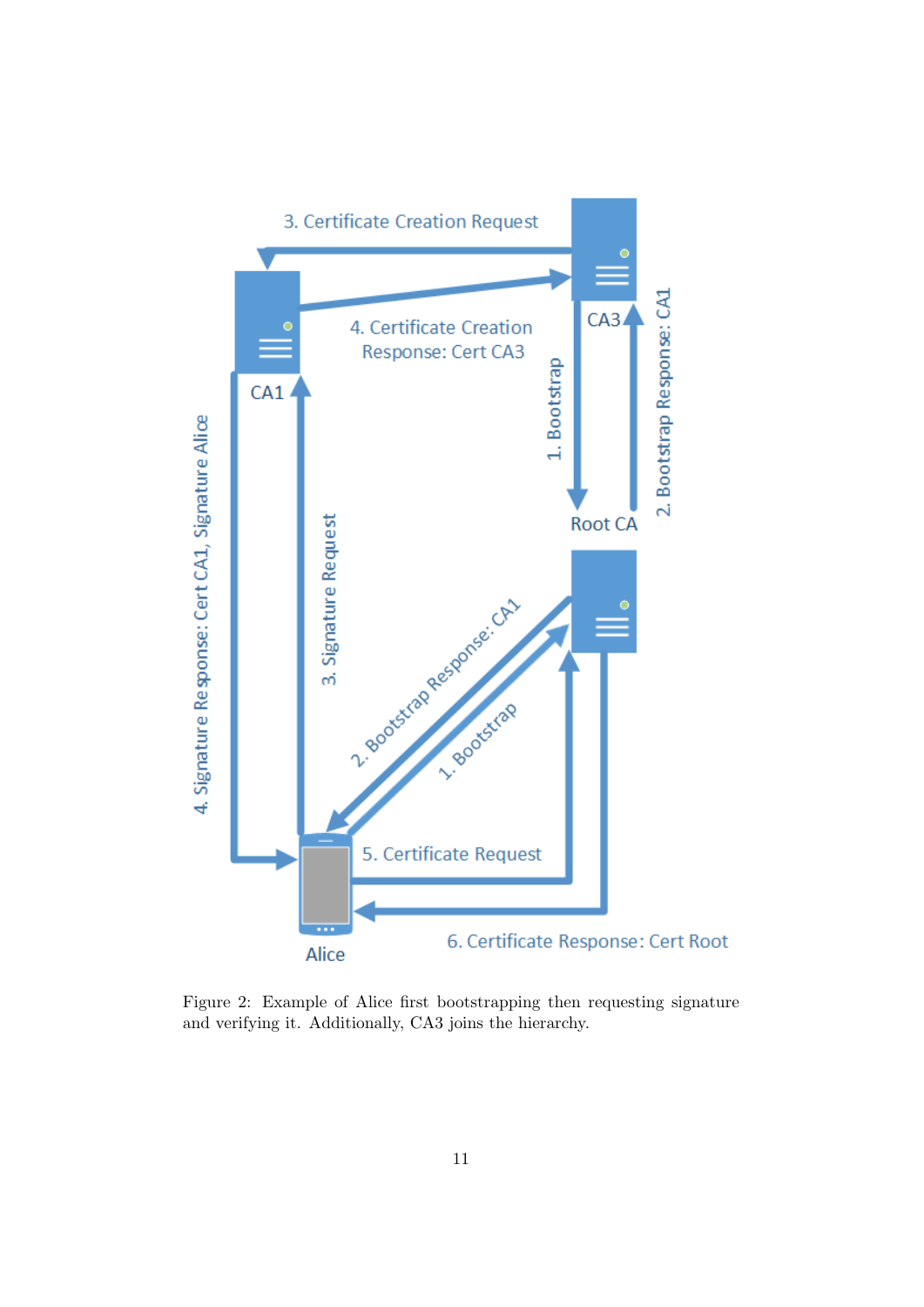#### <span id="page-12-0"></span>5.2 Message Encryption

In this section, we present the mechanism behind the message encryption. Before clients can send to each other they need to establish a chat session. In the following, chat sessions are referred to as streams. The mechanisms for messages encryption include the handshakes between the clients when streams are established as well as the encryption and the storing of the keys and certificates. As already mentioned, we have implemented Perfect Forward Secrecy. To be more precise, we used Diffie-Hellman key agreement where the DH keys are frequently dropped and new ones are created.

#### <span id="page-12-1"></span>5.2.1 Diffie-Hellman Basics

The Diffie-Hellman key agreement protocol is secure based on the assumption that prime factorization is a hard problem. The goal is that two users Alice and Bob are able to agree on a secret shared key. This key agreement is performed over an insecure medium where a malicious entity Eve might eavesdrop.

We now briefly present how Diffie-Hellman key agreement works. Initially, both Alice and Bob and likely even Eve know about the public generator  $g$  and the modulus  $m$ . To perform the key agreement Alice and Bob choose both generate a secret/private key a and b respectively. Neither of these keys is ever sent to a communication partner. Next Alice and Bob compute their public keys  $A = g^a \mod m$  and  $B = g^b \mod m$  respectively and exchange these keys. Now Alice can compute

 $B^a \mod m = (g^b \mod m)^a \mod m = g^{ba} \mod m$ 

while Bob computes

.

$$
Ab \mod m = (ga \mod m)b \mod m = gab \mod m
$$

Of course, the keys that Alice and Bob compute are identical. However, Eve cannot compute  $g^{ab}$  mod m even if she knows g, m,  $g^a$  and  $g^b$ . To be able to compute  $g^{ab}$  mod m Eve would have to know about a or b. Assuming that *prime factorization* is hard, Eve cannot derive  $a$  from  $g^a$  or b from  $g^b$ .

Still, there is a problem regarding the key agreement – Eve can perform a man-in-the-middle attack and pretend to be Alice while talking to Bob and pretend to be Bob while talking to Alice. Eve can generate a secret key e and would perform a key agreement with Alice and Bob where the key that Alice uses is  $g^{ea} \mod m$  and the key that Bob uses is  $g^{eb} \mod m$ . Eve would decrypt messages received by Alice using the key  $g^{ea}$  mod m and reencrypt it again using  $g^{eb}$  mod m. Neither Alice nor Bob would be aware that their messages have been tampered. To overcome this problem, the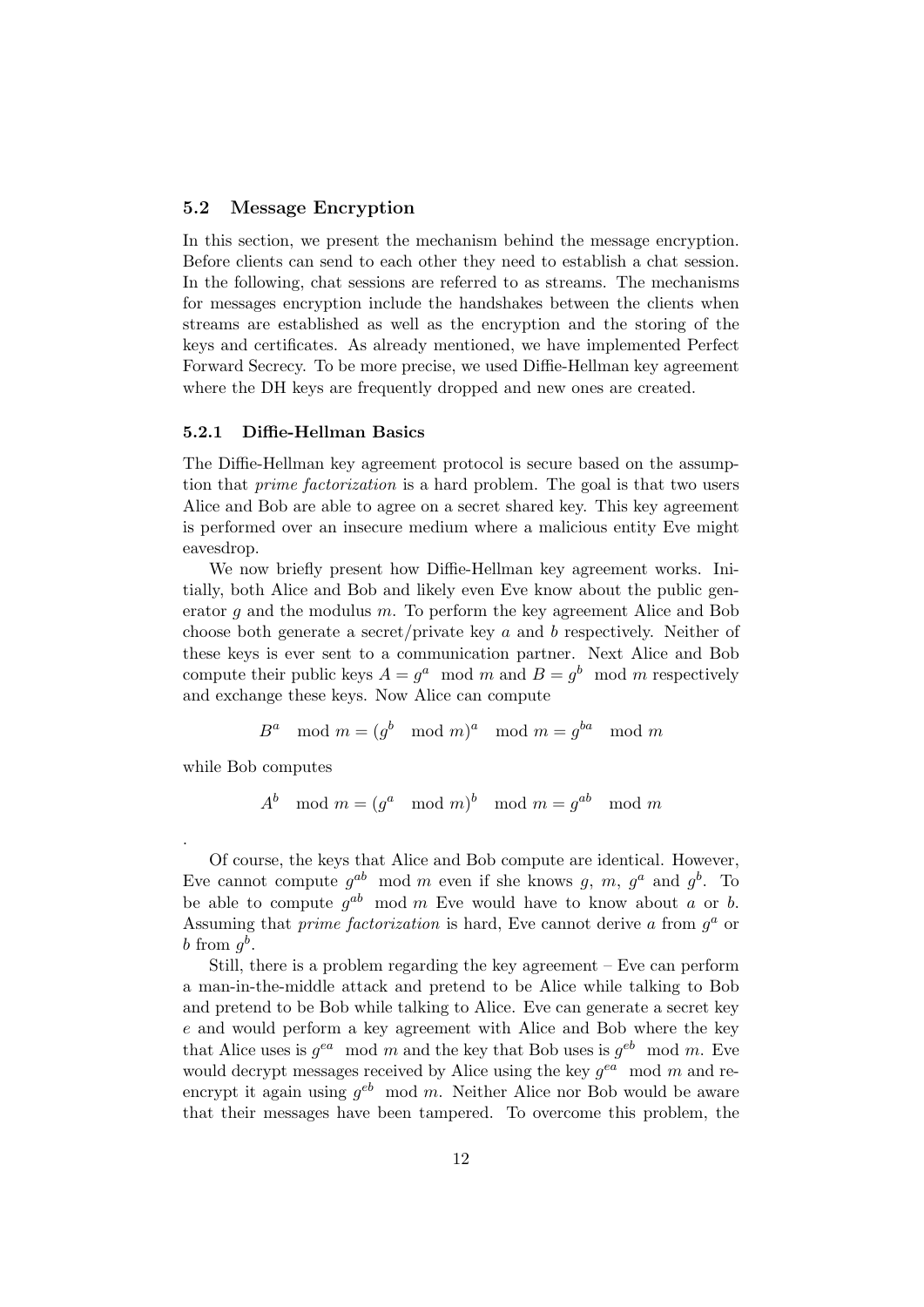messages have to be signed by Alice and Bob which guarantees authenticity and integrity as modifications would be detected.

#### <span id="page-13-0"></span>5.2.2 Handshaking

In our architecture, we focused on encrypting messages sent in active chat sessions (streams) such that eavesdropping by malicious entities is not possible.

Assuming that Alice and Bob are friends, the first step user Alice does to start a chat with user Bob is to send a stream request. Upon receiving a stream request, Bob automatically sends a stream response back to Alice. We used this functionality of the already existing P2P Messenger and extended it such that it also serves as handshaking for key agreements.

Both message types, stream request and stream response, include the same data that is required to set up a secure stream:

- A signature for all the keys  $S$
- A signature key  $K_S$
- A certificate C to verify that S is indeed Alice's or Bob's signature key
- A first Diffie-Hellman key  $g^a \mod m$  or  $g^b \mod m$ .

Neither stream request nor stream response are encrypted as it is not required. Alice's signature key is public and as already mentioned in Section [5.2.1,](#page-12-1) malicious entities cannot factorize  $g^a$  mod m or  $g^b$  mod m. Furthermore, the signature key  $K_S$  can be used to verify the signature  $S$  and therefore verify the proposed keys. The signature key itself can be verified using the certificate  $C$  which in turn can be verified as described in Section [5.1.](#page-8-1)

#### <span id="page-13-1"></span>5.2.3 Message Encryption

Message encryption should guarantee Perfect Forward Secrecy. To achieve this in our implementation, user Alice generates a new private Diffie-Hellman key every time she sends a new message to Bob. To encrypt the i-th message, Alice generates key  $a_i$  and encrypts the message using the secret key  $g^{a_{i-1}b_j}$ mod m where  $b_j$  is the key of j-th message that Alice has received from Bob. Note that Alice has used the key  $a_{i-1}$  for the encryption. Key  $a_i$ is included in the message to be sent but not encrypted, as it is not really necessary, assuming that the private part x of a public key  $g^x$  mod m cannot easily be reconstructed. Furthermore, encrypting the new keys would lead to chain of encryption. Decrypting a message  $m_i$  would require to have decrypted message  $m_{i-1}$ , which in turn would also require message  $m_{i-2}$  to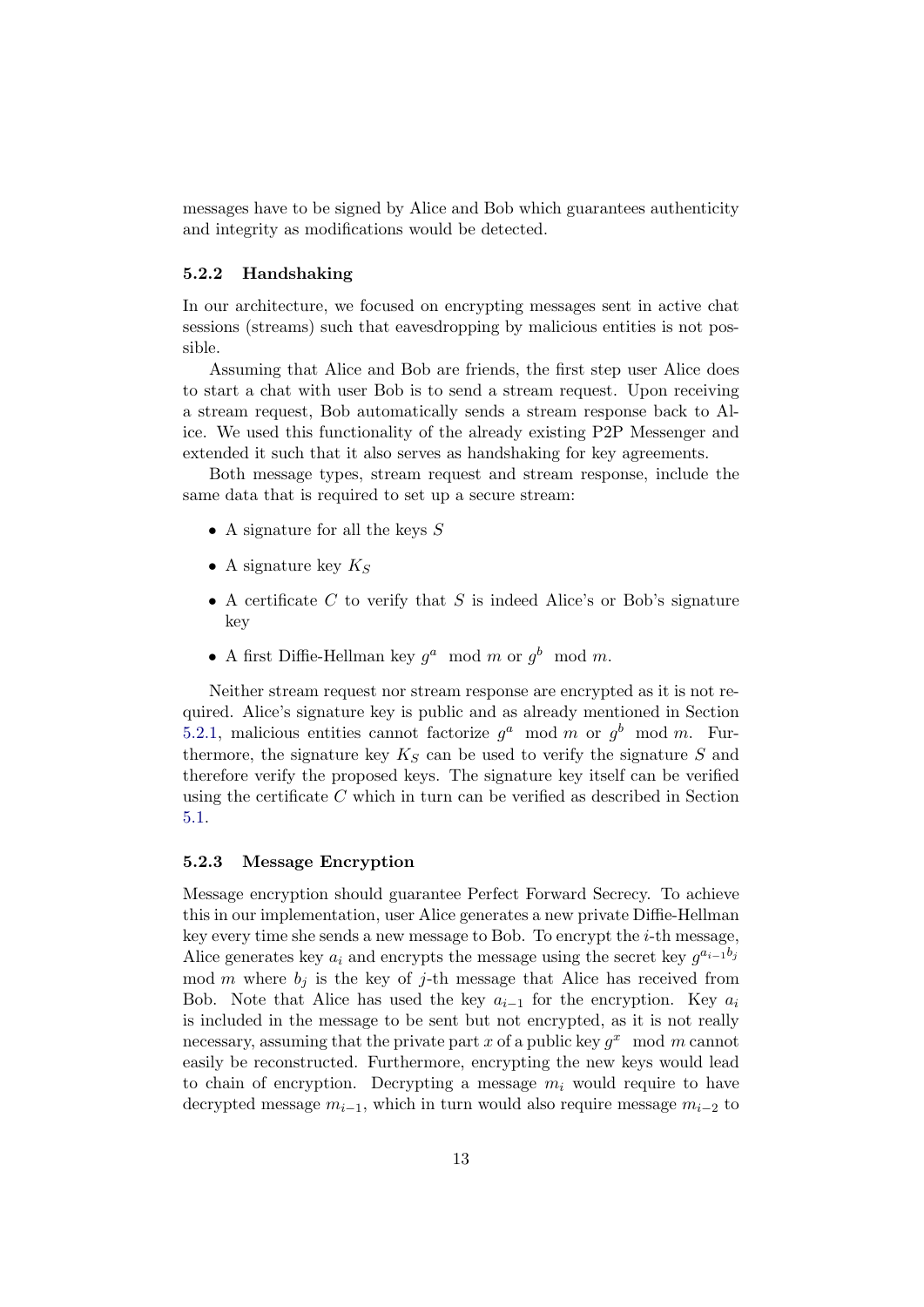be decrypted at the receiver. If even only one message is lost, none of the following messages could be decrypted. This would break the whole chat session. However, if only the texts are encrypted, but not the keys, losing a message would not be catastrophic. If for example message  $m_{i-1}$  is lost, the ciphertext in message  $m_i$  cannot be decrypted but the key can still be extracted and therefore the following message  $m_{i+1}$  can be decrypted again.



Figure 3: Chat example using the implemented encryption scheme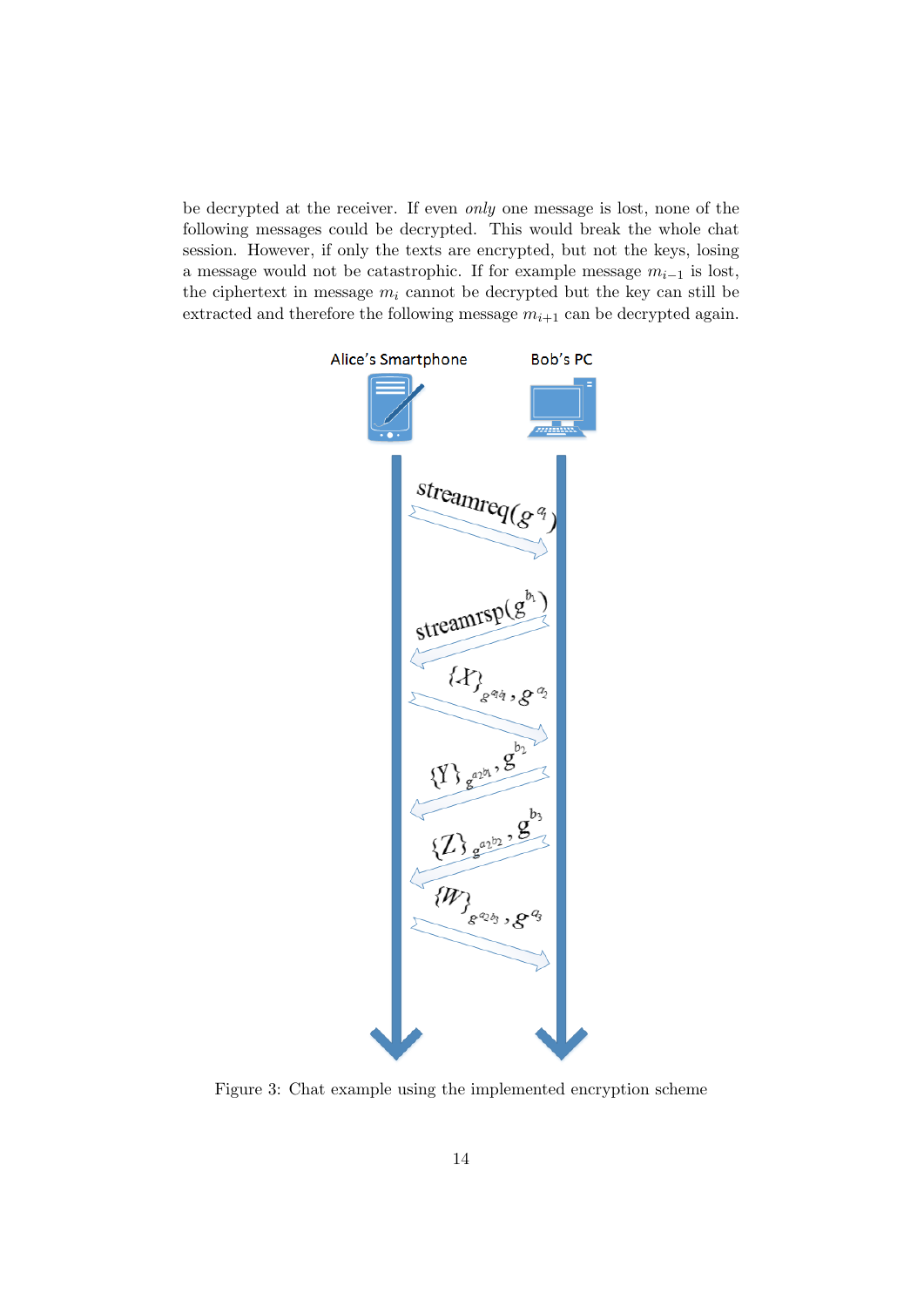Furthermore, we also guarantee authenticity and integrity by signing all encrypted messages using the private counterparts of the public keys that are sent in the initial stream requests and responses. To verify authenticity and integrity of an encrypted message sent by Bob, Alice verifies the signature using the public key she obtained and verified when the stream was set up.

It is important to know what kind of encryption we use. Since Diffie-Hellman key agreement produces symmetrical keys, we had to choose a symmetrical encryption algorithm. We choose the Advanced Encryption Standard (AES) [\[6\]](#page-27-6) algorithm as it was known to be fast and save even if the keys have only a length of 128 bits. To be safe we chose to use 256 bit long keys. The keys are generated by hashing the symmetric Diffie-Hellman keys into 256-bit keys using SHA-256. At some point we had to downgrade the hashing to the less secure MD5 as SHA-256 did not seem to be supported by our JVM on Windows machines. However, we assume this downgrade only to be temporary.

AES is a block-cipher-based algorithm meaning that the data is partitioned into blocks and the encrypted block-wise. This block-wise encryption can be performed using several schemes. The most simple scheme is to encrypt each block independently using Electronic Code Book mode (ECB) [\[10\]](#page-27-10). However, this mode is not very secure. Duplicate blocks will always be encrypted the same way. Such a behaviour might be fatal in certain use cases. A relevant example is the transfer of image files. Any modern instant message should be able to support file sharing and even though this is not yet supported in the P2P Messenger, we already provide functionality to support secure file transfer. One can see the results of block cipher encryption using ECB mode in Figure [4.](#page-16-1) The reader can clearly see that Tux is still visible in Figure [4b](#page-16-1) even though the image has been encrypted.



Figure 4: Tux image unencrypted, encrypted with ECB and encrypted with a secure block cipher mode (e.g. CBC). [\[10\]](#page-27-10)

To prevent this kind of information leakage, we have decided to use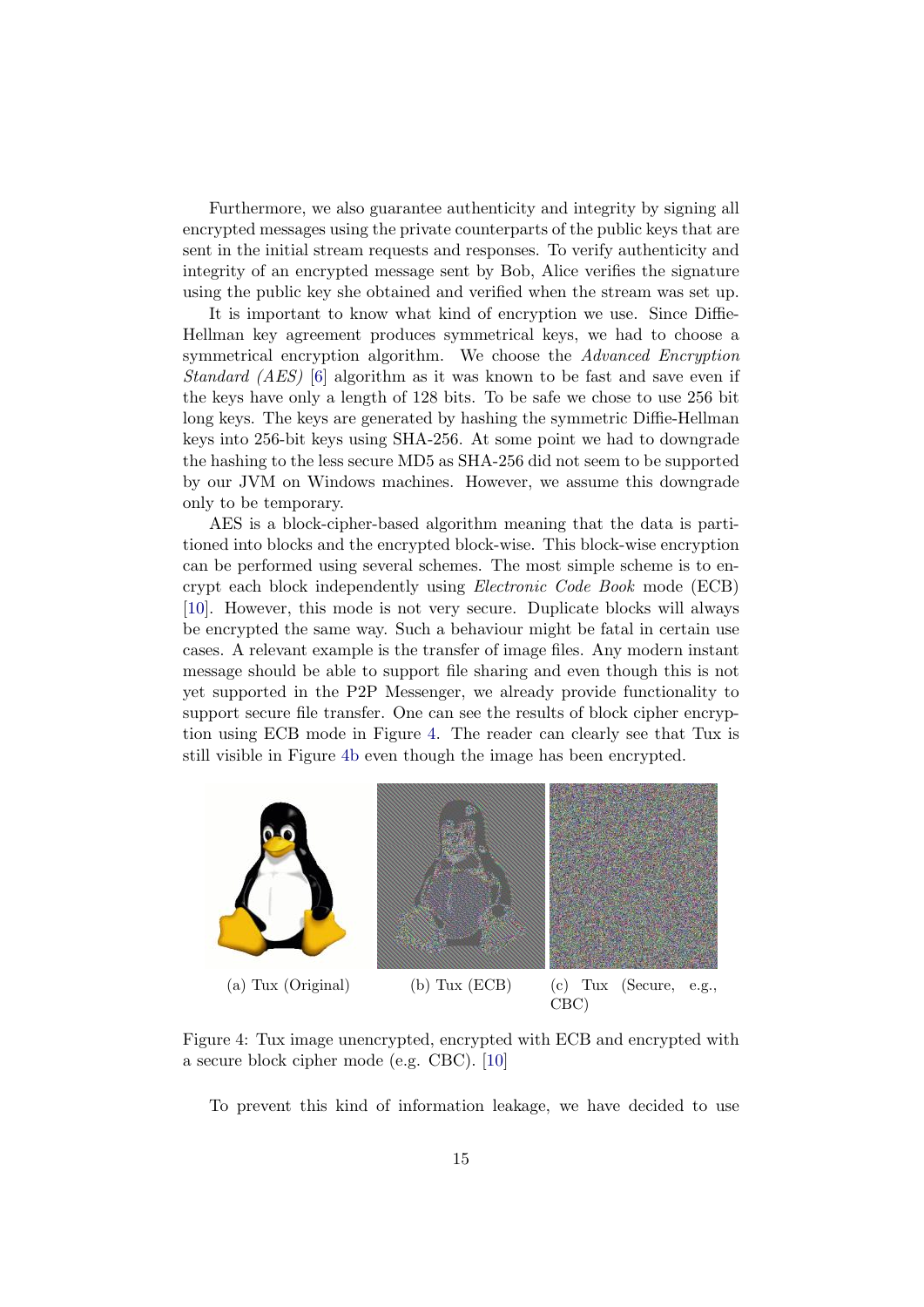AES in combination with a secure block cipher mode, namely Code Block Chaining (CBC) [\[10\]](#page-27-10). Sketches of EBC and CBC can be found in Figures [5a](#page-19-0) and [5b.](#page-19-0)

<span id="page-16-1"></span>

(b) Code Block Chaining

Figure 5: EBC and CBC mechanism sketches.[\[10\]](#page-27-10)

The idea behind CBC is to encrypt the data such that the encryption/decryption of the data block always depends on the previously encrypted datablock. We can represent this idea with the following formula [\[10\]](#page-27-10):

$$
C_i = E_K(P_i \oplus C_{i-1}), C_0 = IV
$$

To encrypt the *i*-th datablock  $P_i$  it is first XORed with the previous ciphertext  $C_{i-1}$  and than encrypted with the encryption key K. Note that IV is an initialization vector on which both parties agreed upon and which must be changed with every encryption.

#### <span id="page-16-0"></span>5.2.4 Discarding Temporary DH-keys

To achieve Perfect Forward Secrecy it is important to discard old or unused secret Diffie-Hellman keys. Otherwise an unauthorized entity might see all the keys if she/he gains access to some user's device(s). The challenge of discarding keys is to discard keys as soon as possible. This section describes how the Diffie-Hellman keys are deleted.

First of all, keys created by a user's own devices cannot be deleted the same way as keys generated by his peers. Deleting keys of a peer is straight forward. When Alice receives the  $i$ -th message from Bob, she can directly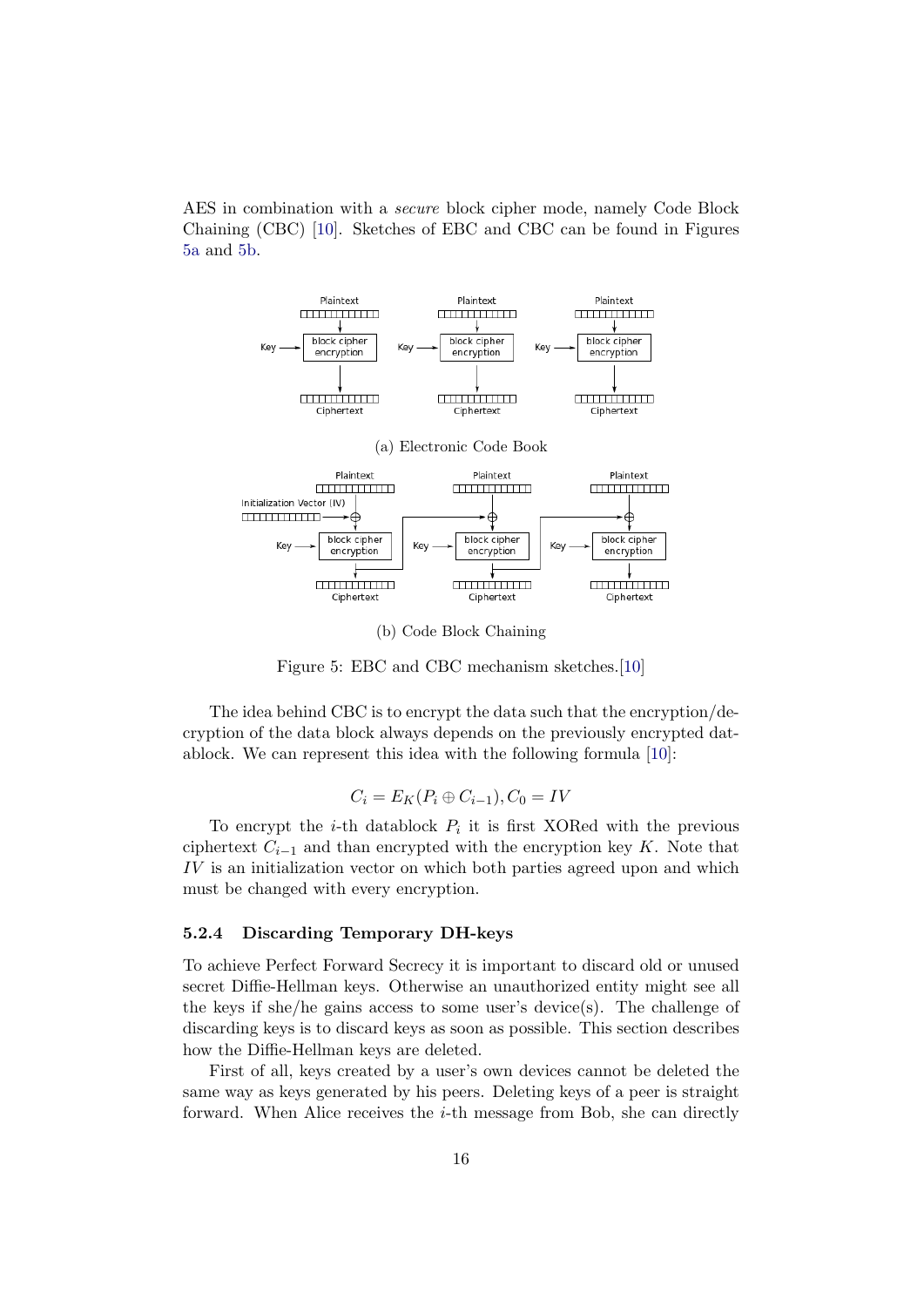delete the key that she has received with the previous message, the  $(i-1)$ -th message. Let us assume Bob's  $i$ -th key is the key Alice received in Bob's  $i$ -th message. The keys of Alice and Bob are denoted by  $a_i$  and  $b_i$ , respectively. Alice can safely delete  $b_{i-1}$  after she has received Bob's i-th message because she knows that Bob will never use this key again as he will generate a new Diffie-Hellman key with every new message he sends. Bob on the other hand cannot directly delete key  $b_{i-1}$  after generating key  $b_i$  and sending his i-th message. This is because he cannot tell whether and when Alice will use key  $b_{i-1}$ . Even if Bob receives a message from Alice where she has used key  $b_{i-1}$ , he cannot delete it. Assuming that Bob has received Alice's message after he sent his  $i$ -th message, it is possible that Alice has not yet received the *i*-th message and will use key  $b_{i-1}$  again for one, two or many more messages until she receives Bob's i-th message.

The approach to safely delete locally generated Diffie-Hellman keys is simple – when a user deletes a peer key upon receiving a new message, he stores the key's ID in a list containing old or deleted keys. When this user sends his next message, he simply attaches this list of key IDs to the message. His peer can then safely delete all the keys in the list since he knows that they will never be used again.

#### <span id="page-17-0"></span>5.2.5 Key Caching and Certificate Storage

In our implementation there is a lot of information that needs to be stored, foremost the keys and certificates. After first approaches to store this data using text files, we had to change to another approach since the more features we implemented, the more information we needed to keep track of. In the current implementation the data is stored in a persistent SQLite Database. There are four tables containing different information:

- The public part of Diffie-Hellman keys which were received
- The private part of the Diffie-Hellman keys which the client has sent
- The signature keys of other clients
- The certificate, signature and salt of the key exchanges.

The keys are stored as plain text using a hex encoding. We are aware that it would be more save to store some of these keys encrypted, but on the other hand the sensitive keys are thrown away after some time anyway. All of these keys are stored with the user name the key is used with. Additionally, to keep track of which Diffie-Hellman keys can be deleted and which are still in use, we added an ID to the keys. The certificates are stored in the same way which means mostly text based. The certificates that are used for signing (Authentication server) are stored using the *Java Key Store (JKS)*. JKS has some features like passphrases to provide a certain level of security.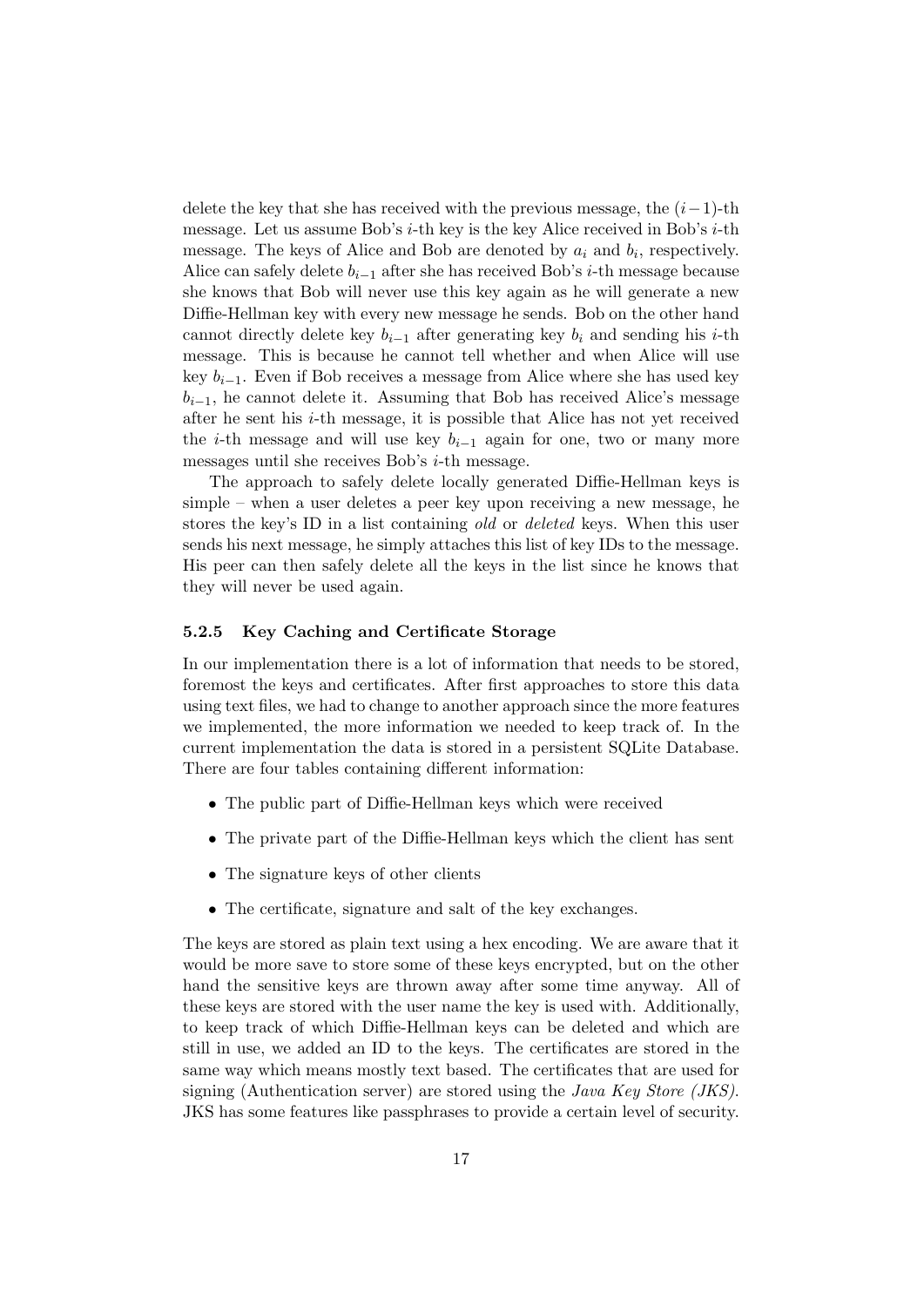Since we implemented the encryption protocol for both a PC client and an Android app, we had to define a common interface for accessing the SQLite databases which both these platforms had to implement.

#### <span id="page-18-0"></span>5.3 Key Synchronization

A user may use multiple devices, for example a phone and a tablet or a phone and a PC. If the user is online with multiple of his devices at the same time, all devices should be able to receive and decrypt the same messages. Since we are using an architecture that implements Perfect Forward Secrecy using Diffie-Hellman key agreements the private Diffie-Hellman keys have to be synchronized among the different devices of the same user.

But first, we present a short example. Assume that Alice uses the devices  $X$  and Y while Bob uses the device  $Z$  and both users have the same generator  $q$  and modulo  $m$ . If Bob sends a message to Alice, he will use his own private key b and one of Alice's public keys witch is either  $g^{a_X}$  or  $g^{a_Y}$ , depending on which device has the last message. In case the last message was sent by device X, Bob will compute the secret key  $g^{a}x^{b}$  to encrypt his message. Upon receiving Bob's message device  $X$  will have no problems decrypting the message, but device  $Y$  will not be able to decrypt it directly. In order to decrypt the message, device X must tell device Y about the key  $a_X$ , otherwise, device Y cannot compute the secret key  $g^{a_X b}$ .

There are several possible approaches to implement synchronization. A first approach would be to use a centralized entity. This could be one of the user's device, preferably a stationary device such as a computer. The centralized entity would coordinate the whole synchronization, including the creation of keys with unique key IDs but also the distribution of the keys. However, this approach would result in a heavy load on the coordinator which is certainly not desirable if the user is using multiple mobile devices and no stationary one. The other problem is that the coordinators might disconnect for some reason and leader election would have to be performed leading to non-negligible delays.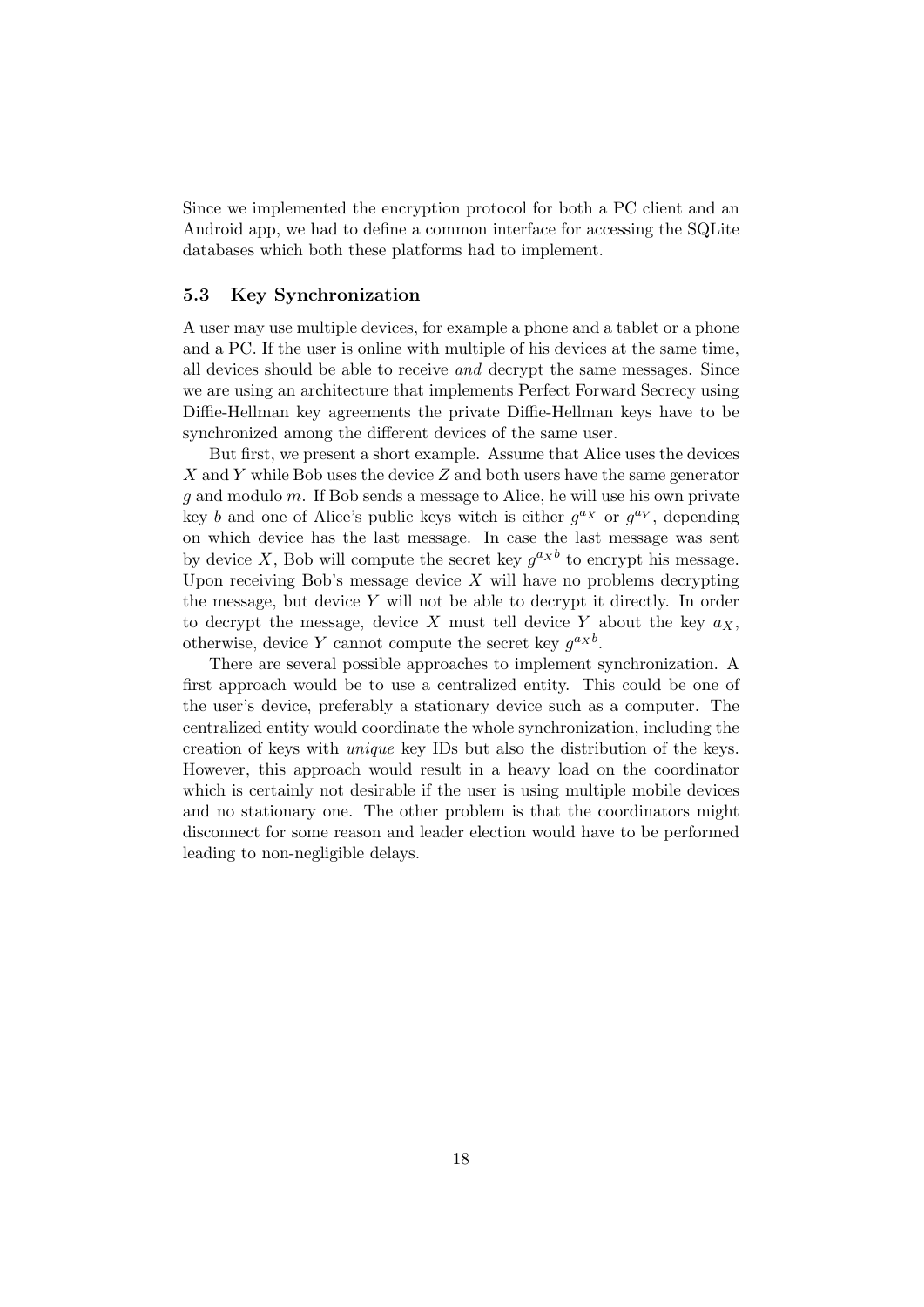<span id="page-19-0"></span>

Figure 6: Example of key synchronization

A better approach is to perform synchronization in a truly distributed manner, which is exactly the approach we have chosen. Instead of having a centralized entity, each device computes its own set of keys where the set of key IDs of any two devices are disjoint. In our protocol keys are identified by their IDs. This minimizes protocol overhead as key IDs use fewer bytes than keys (e.g., one of Alice's keys might be used multiple times if Bob sends multiple messages to Alice without receiving a message from Alice). Keys generated by different devices of the same user must have disjoint key IDs or the messages cannot be decrypted by all devices. If Alice's devices would generate keys with the same IDs, Bob would tell Alice's devices that he used the key with ID  $k$  to encrypt the message but for every one of Alice's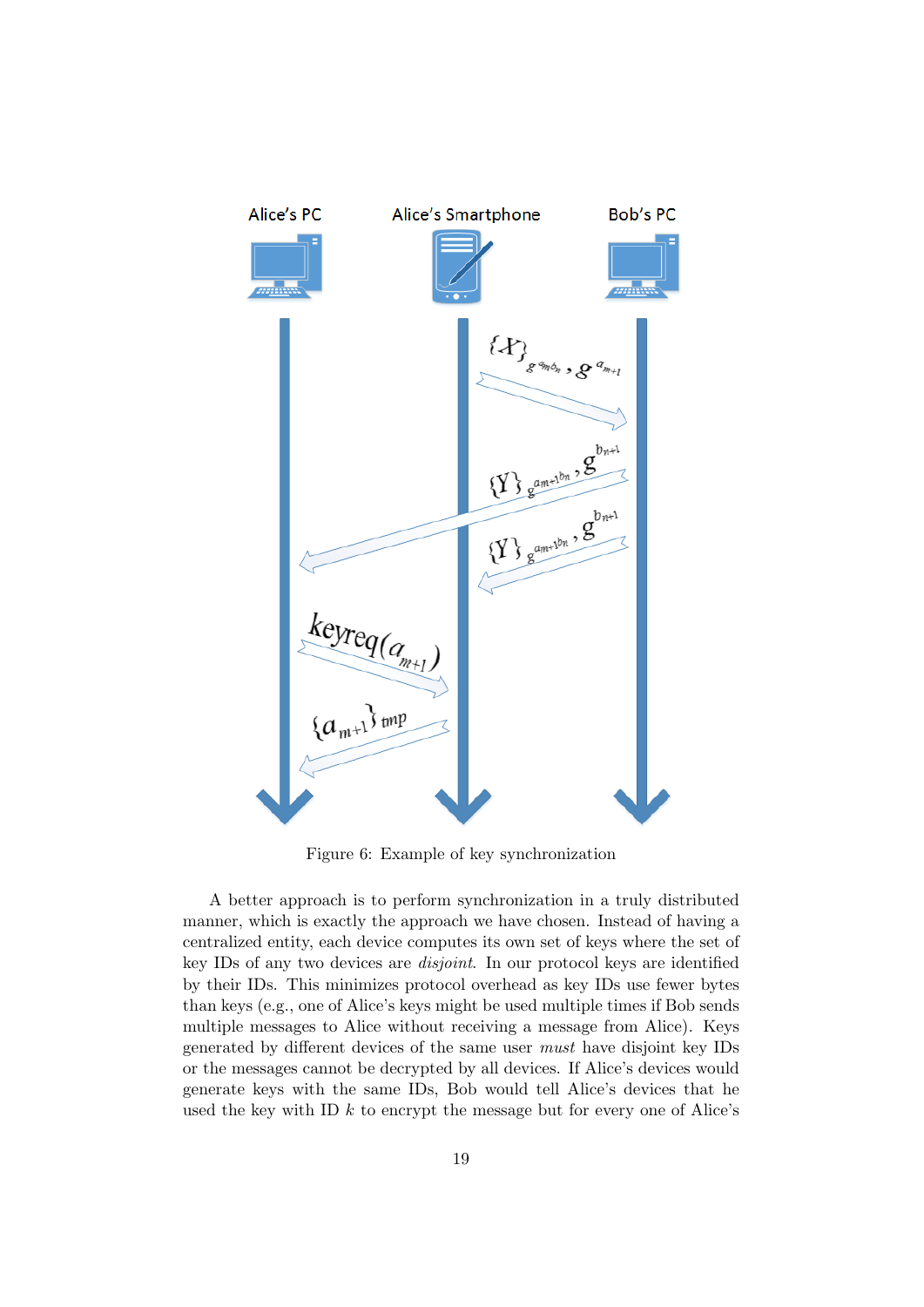devices, the keys with ID  $i$  would be different and therefore, only one of the devices would be able to decrypt the message.

To achieve disjointness each device computes its key IDs as follows:

- 1. Compute unique *offset* D where  $0 \le D \le$  MAX\_CLIENT\_DEVICES.
- 2. Keep a counter  $i$  that increases by 1 everytime a new key is generated locally.
- 3. Key ID k of the *i*-th key is  $k = i \cdot MAX\_CLIENT\_DEVICES + D$ .

Using this scheme we can assure that no two devices compute the same key IDs, assuming each device has a unique offset. In our implementation the offsets are computed by taking the hash code of the clientId modulo MAX CLIENT DEVICES. Note that clientId denotes the string that stores the user ID of the user. Since we can assume that a user has no more than 4 or 5 devices (e.g. a phone, a tablet, a notebook and maybe a desktop), we can assume that collisions among the offsets are highly unlikely if MAX CLIENT DEVICES is set to a high number such as 65536. The computation from the probability of a collision follows from the birthday problem.

We have used the following formula to compute the probability for a collision between  $n$  devices given that the maximum number of distinct offsets (MAX CLIENT DEVICES) is set to 65536.

$$
P[\text{Collision}|n] = 1 - P[\text{No collision}|n] = 1 - \frac{65536!}{65536^n(65536 - n)!}
$$

Assuming that there are at most  $n = 5$  devices for any user (which seems reasonable), the probability that two or more devices have the same offset  $D$  is less than 0.00015.

Using this scheme a device can determine whether a key ID that has been used to encrypt a message is a key of its own set of keys or whether another device must have generated the key. In case another device has generated the key, a signed key request message (including a temporary Diffie-Hellman public key) is broadcasted to all other devices of the same user. If a device receives such a broadcast message, it determines whether it has generated the requested key and if so, it answers the key request or else simply drops the request. Therefore, only the creator of the key will answer (if it has not disconnected).

To answer the key request, the responsible device fetches the key from its key cache (if it has not been deleted to do clean-ups) and also pre-fetches a few more keys it is going to use next. Afterwards it generates its own temporary Diffie-Hellman key and combines it with the public DH key that was included in the request to generate a secret key. This key is then used to encrypt the private keys the other device has requested. Obviously this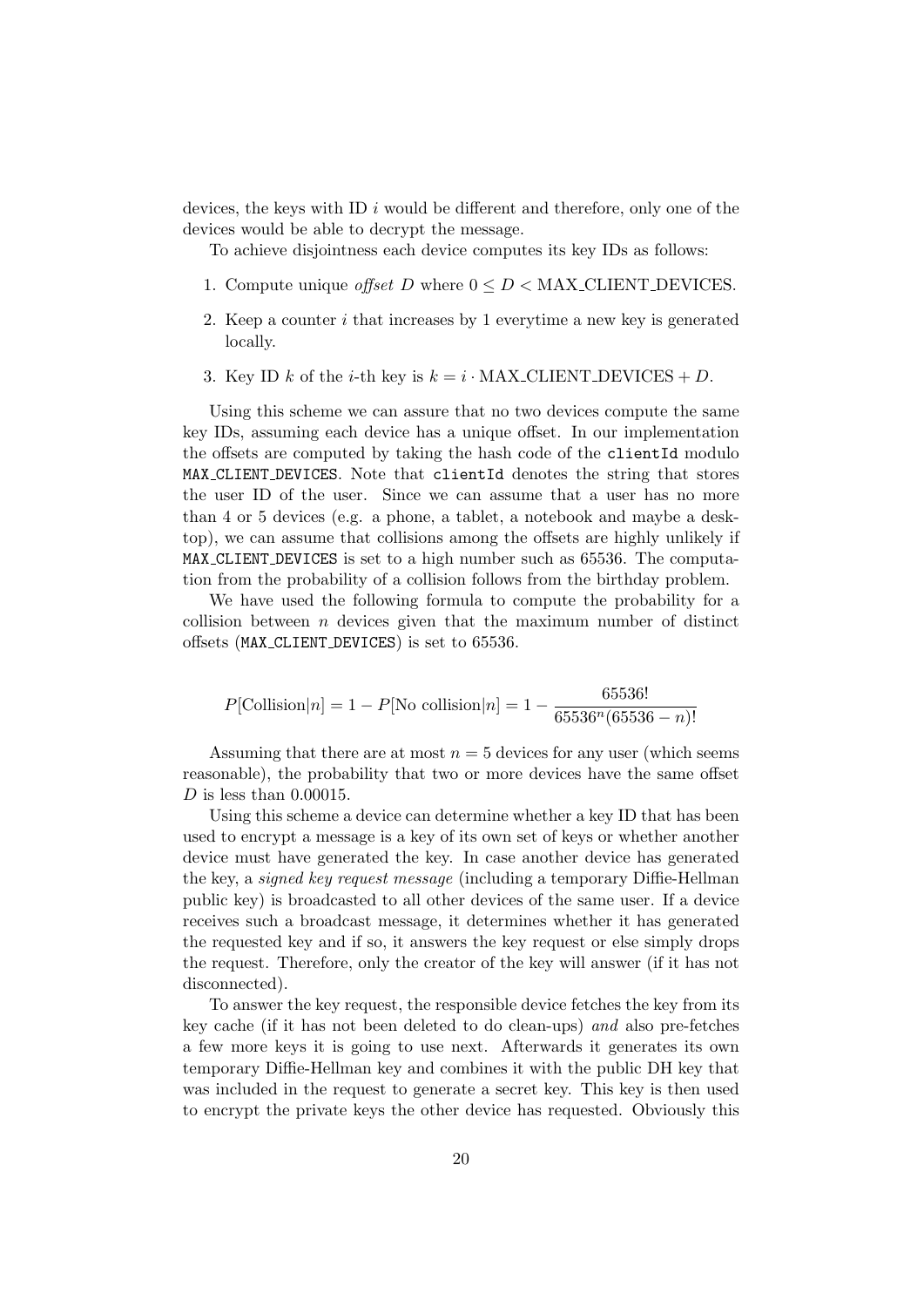is necessary since we cannot transfer private DH keys in plaintext. Finally, both temporary keys are discarded on the device that responded to the request and the response is sent back.

After receiving the response Alice's device can then decrypt the private keys, then decrypt Bob's message and cache the keys for further use. As already mentioned a device always receives more than one key. This optimization has been chosen to minimize the number of key requests necessary. After requesting key  $k$ , a device will also know about the keys  $k + \text{MAX}\_$ CLIENT\_DEVICES,  $k + 2 * \text{MAX}\_$ CLIENT\_DEVICES,  $k + 3 *$ MAX CLIENT DEVICES and so on.

Another optimization is to cache the responsible device for a certain offset. Initially a device does not know which one of the other devices is responsible for offset o. However, after the first request for a certain offset o, the device knows the responsible device. This knowledge allows us to avoid unnecessary broadcasts by being able to send a request directly to its responsible device.

#### <span id="page-21-0"></span>5.4 Google Cloud Messaging for Android

In the following sections, we present the implementation of the client and the server that use the GCM framework. We also present an implementation that does not use a server.

#### <span id="page-21-1"></span>5.4.1 Client

The client side i.e. the Android application first needs the Google Play Services SDK installed [\[11\]](#page-27-11). Additionally, the manifest of the application needs to be adapted. GCM requires the following permissions listed in Listing [4.](#page-21-2)

Listing 4: GCM permissions

Most of these permissions are defining that the device can receive from GCM, but also which application can receive these messages. This restriction is implemented by GCM by a field called restricted package name. The packets sent with this fields set to a value can only be received by receiver services which have defined the same value as the packets sent.

Additionally to these permissions, a developer has to register his project with Google using the *Google Developer Console* [\[12\]](#page-27-12). When a project is registered, it gets a Project Number that will be later used as a Sender ID.

<span id="page-21-2"></span> $\frac{1}{1}$  com . google . and roid . c2dm . permission . RECEIVE

 $2 \text{ and } \text{roid}$ . permission . INTERNET

<sup>3</sup> android . permission . GET ACCOUNTS

<sup>4</sup> android.permission.WAKELOCK

 $5$   $"$  application Package" + . permission . C2D MESSAGE"

 $\lfloor$  com . google . and roid . c2dm . intent . RECEIVE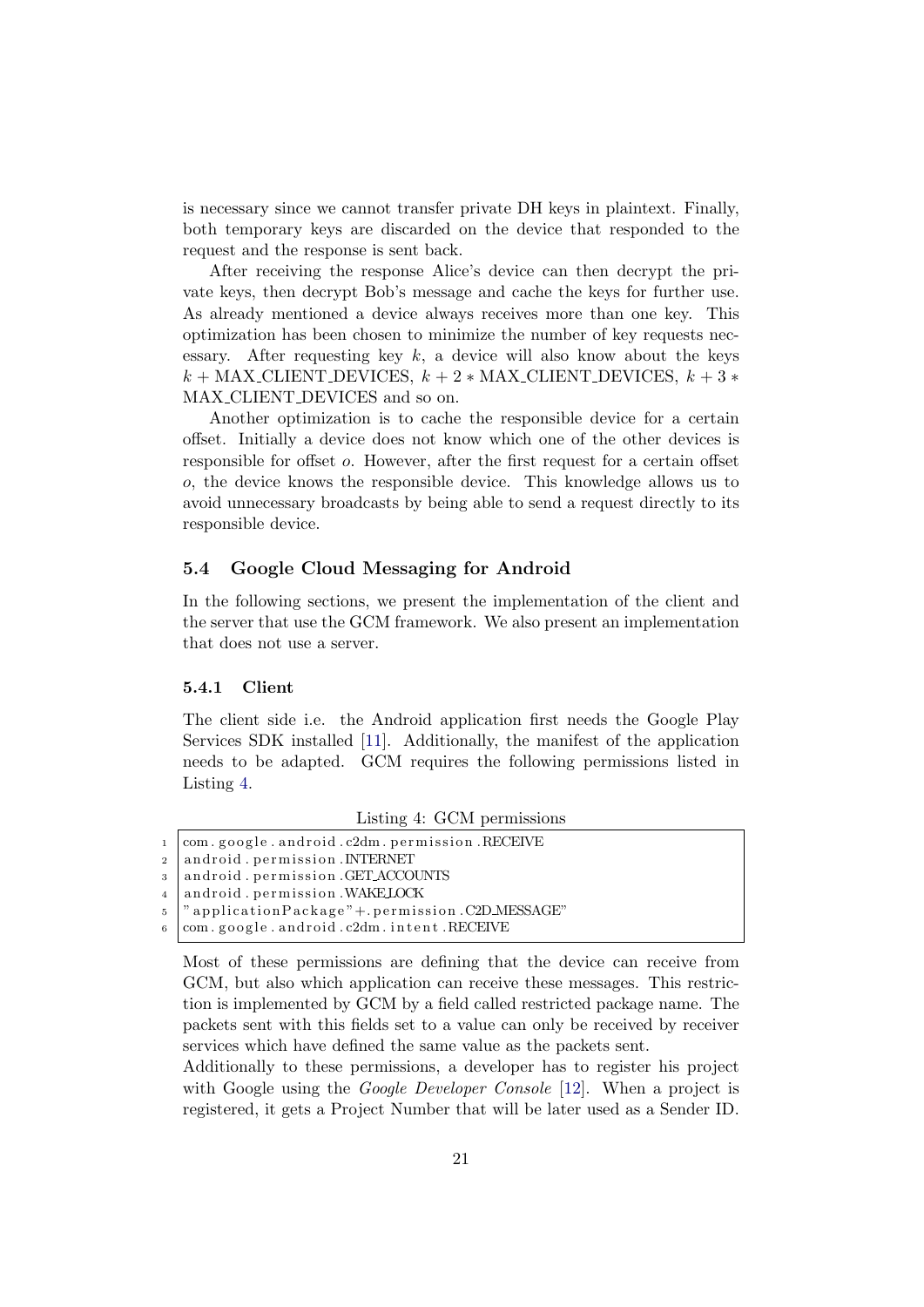Further for some sort of authentication, an API Key must be generated. As a last step in the developer console, the GCM Service itself must be enabled. The first thing an application has to do if it wants to use GCM is to check if the device is compatible with Google Play Services. After this quick check the device can register itself to the GCM servers using the sender ID. The Google servers will respond with a registration ID. This registration ID specifies for GCM to which device a message is sent to. The GCM registration ID is then stored in the shared preferences and needs to be kept secret. The only other application that needs to know the registration ID, is the second part of the implementation, the server. The server stores the registration IDs and associates them with some other sort of identification like the username.

The last part that needs to be implemented on the client side, is the receiving part itself. Googles Framework offers a class called WakefulBroadcastReceiver which can be extended by just implementing a method called onReceive(). This method gets an Intent as a parameter which contains in the extras the message sent.

#### <span id="page-22-0"></span>5.4.2 Server

The server has two main tasks: store the GCM registration IDs and associate them with a username/account name and communicate to the Google servers.

The first task -storing the registration IDs- is necessary because a messenger client does not know the registration ID of the device it sends to. This means in order to let two device communicate, the server needs the registration ID of both device. To send a message the device will send a message in a format the server understands, to the server. This message will contain some sort of username/account name which the server then can translate into a registration ID.

A server can communicate in two ways with the Google server: HTTP or CCS (XMPP). CCS has the benefits over HTTP of bidirectional asynchronous communication channels which also allow the device itself to communicate with the Google servers for upstream messages to the server. One of the problems with using CCS is the requirement to unlock that CCS can actually be used. This can take up to 3 months and thus it was clear, that for the beginning we used HTTP. An example of an HTTP request to the Google servers is shown in Listing [5.](#page-23-0)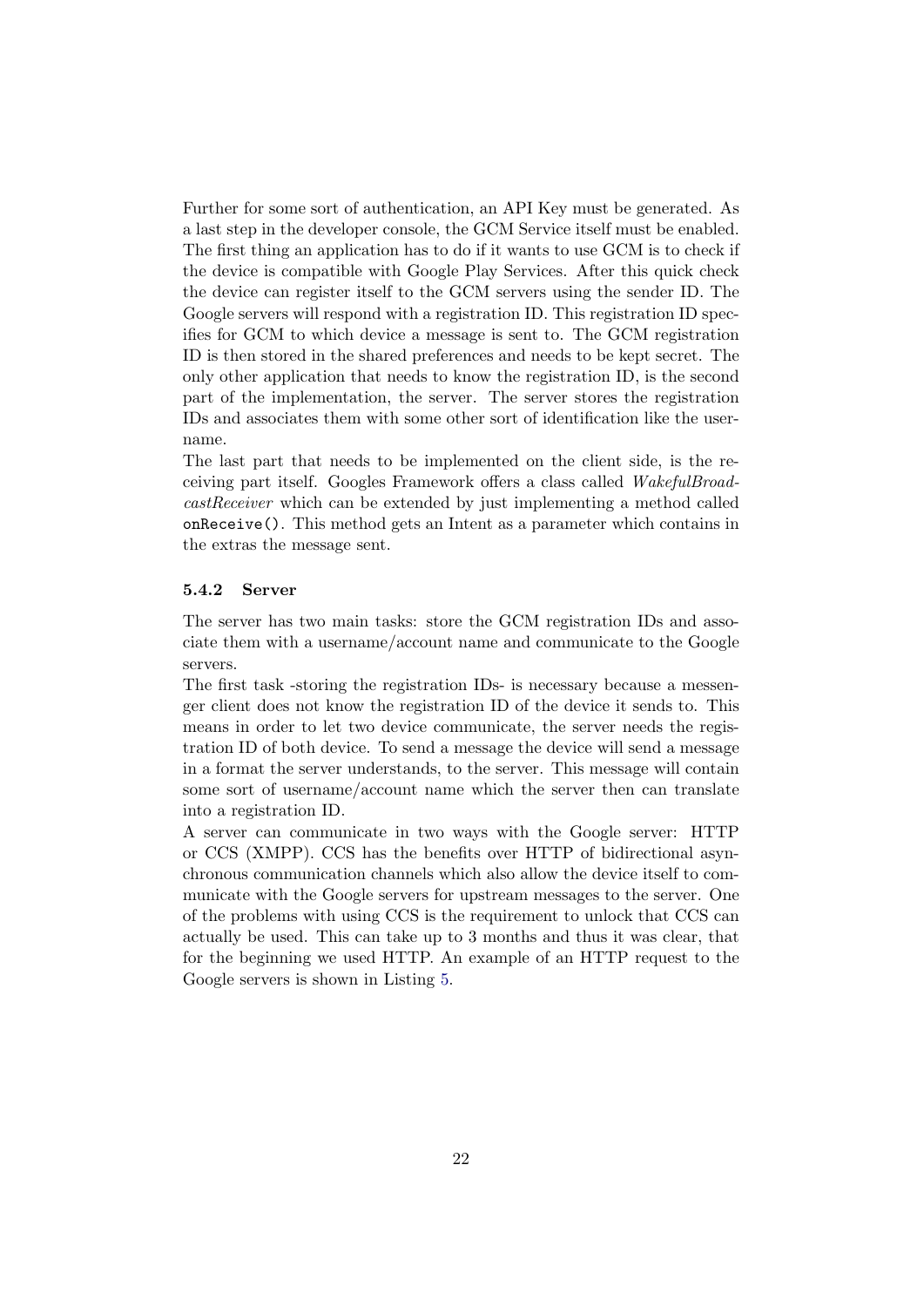Listing 5: GCM request

```
1 | Content-Type : application / json
2 | Authorization : key=AIzaSyB-1uEai2WiUapxCs2Q0GZYzPu7...
3 \mid \{ "collapse_key": "score_update",
4 \mid " time_to_live": 360000,
5 " delay_while_idle": true,
\lceil " data": {
7 \mid "message": "hello",
8 },
9 | "registration_ids":["APA91bHun4MxP5egoKMwt2KZFBaFUH-1RYqx..."]
10 restricted_package_name": "ch.ethz.disco.p2pmessenger.Client"
11 }
```
The first few lines are the header that contains the authorization key which was previously obtained from the Google Developer Console (API key) and the type of the content, in the shown case JSON. The parameters of the JSON object are:

- collapse key: An arbitrary string that is used to collapse messages to avoid sending too many messages in the case when a device was offline and then comes online. With this key a group of messages is delivered together and not on their own if several messages were queued for a device.
- time to live: Specifies how long the Google servers should store a message if it can not be delivered.
- delay while idle: Specifies if the Google servers should wait until the device is active and not idle.
- data: The actual data to be sent. This is a JSON object itself and can have a size of up to 4kb.
- registration ids: These are the registration IDs to which the message should be sent to. Can contain multiple addresses.
- restricted package name: This is a string containing the package name of the application. This prevents that messages are sent to registration IDs that are not registered with this package name.

In this format the server communicates with the Google servers. If there is an error with this format, there is a lot of information in the response to the request helping the developer debug. Additionally to the format, Google suggests that some kind of back-off mechanism is implemented when sending a request fails.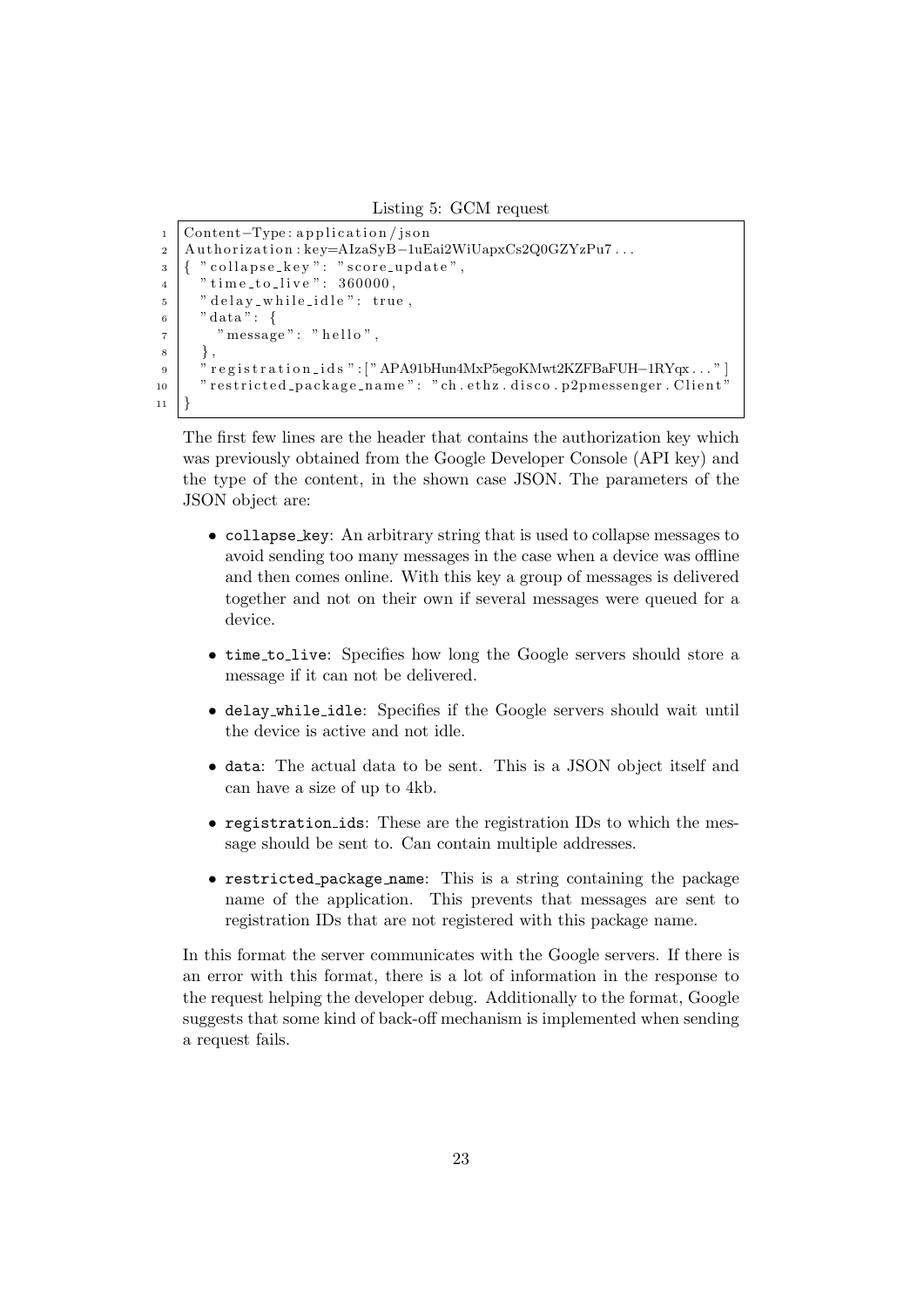

Figure 7: Sending a message using GCM with standard implementation

#### <span id="page-24-0"></span>5.4.3 Implementation

Our first approach to the implementation was as described in the previous subsections. The problem with implementing GCM in this way is, that it introduces a single point of failure with the server. Our approach to solve this problem was, to implement most of it in the peer-to-peer network. At first the messenger client registers itself with the Google servers and gets a registration ID. Instead of sending this ID to our server, we send the ID to the client's parents in the network. Every client has a certain amount of parents in the network. The parents are the gateway for clients to communicate over the overlay network. When the parents receive an ID, they store this ID and the username and resource it is associated to. When a client wants to send a message, the messages are first sent to the parent of the receiver. Instead of sending this message to the device, the peer will check if it has a registration ID store for the receiver, and send it to the GCM servers which will deliver the message later. The receiving service extends the class WakefulBroadcastReceiver. When this receiver gets a message from the Google servers, it hands the intent to a IntentService which processes the received message.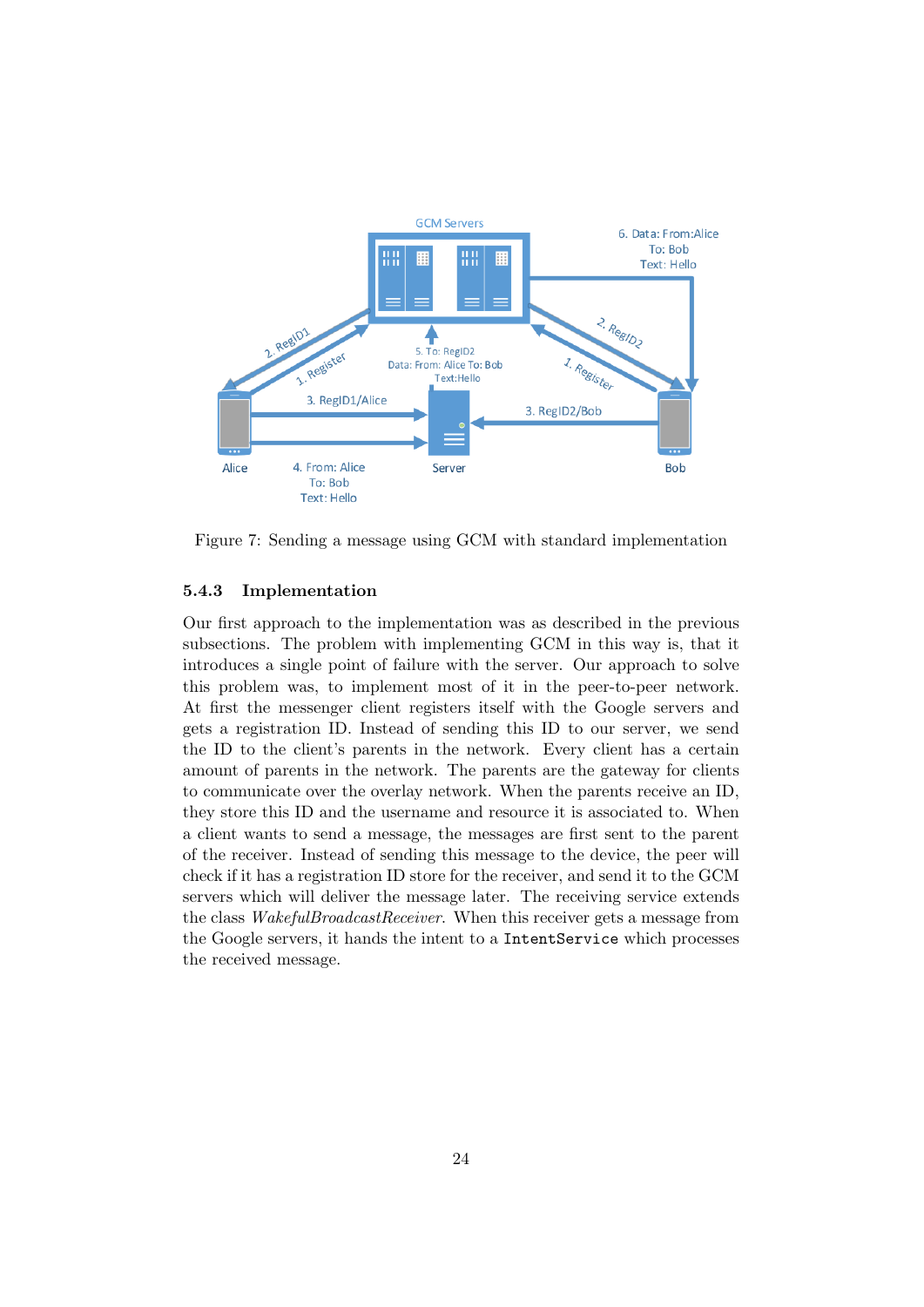

Figure 8: Sending a message using GCM without centralized server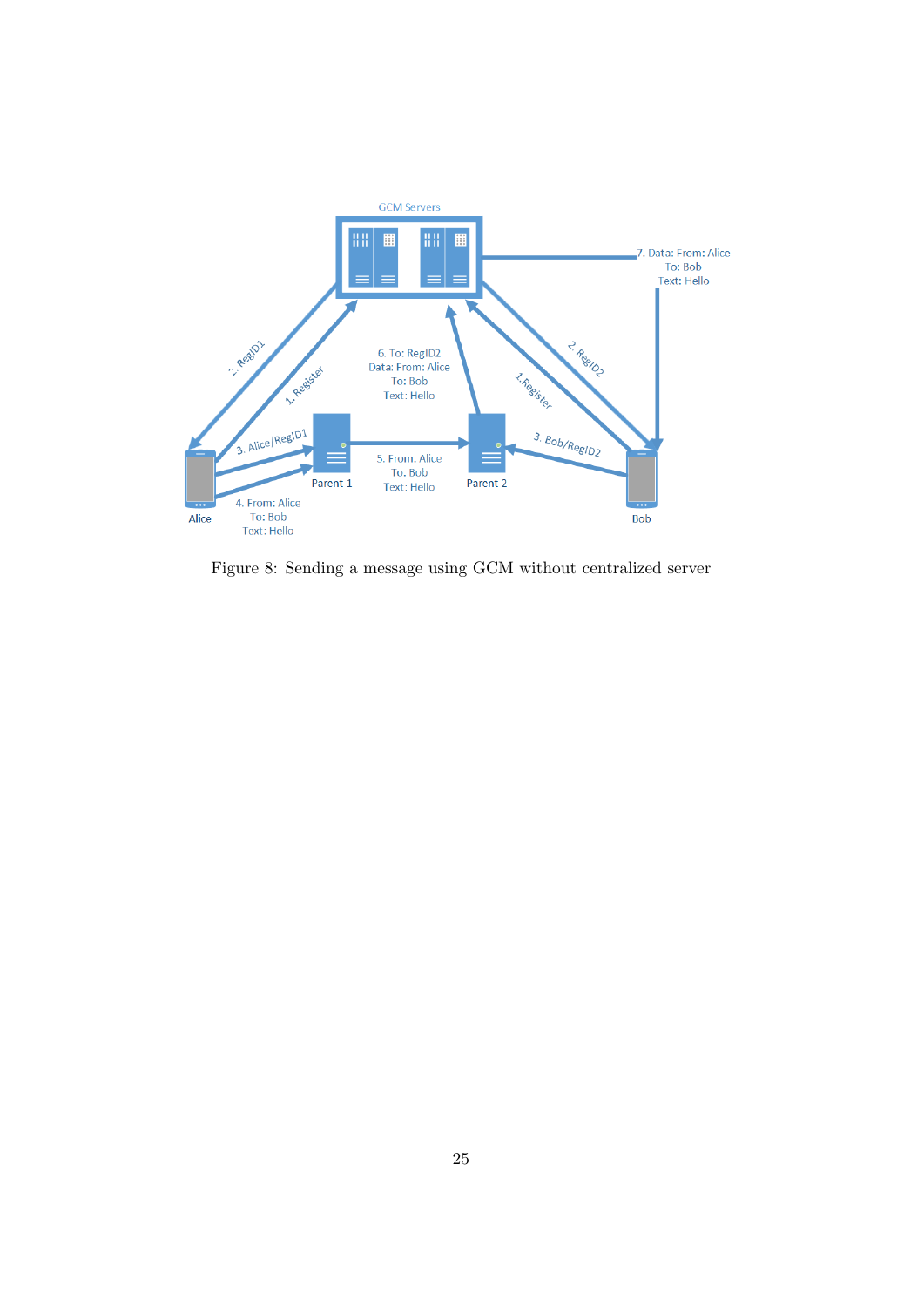## <span id="page-26-0"></span>6 Summary

We extended an already existing Peer-to-Peer instant messenger to support encryption and therefore authenticity, integrity and confidentiality. Furthermore, we implemented encryption in such a way that Perfect Forward Secrecy can be guaranteed even if a user uses multiple devices at once. We let ourselves inspire by SSL when creating a hierarchical chain of trust to issue certificates to users of the messengers. We also provided building bricks for future implementations of secure file transfer.

However, there is yet much to be done concerning the P2P messenger until it can finally be released into the Google Play Store and such. We are looking forward to see further progress of the P2P messenger.

## <span id="page-26-1"></span>7 Acknowledgements

Finally, we would like to thank Tobias Langner and Philipp Brandes for the (usually) weekly meetings and their constant support.